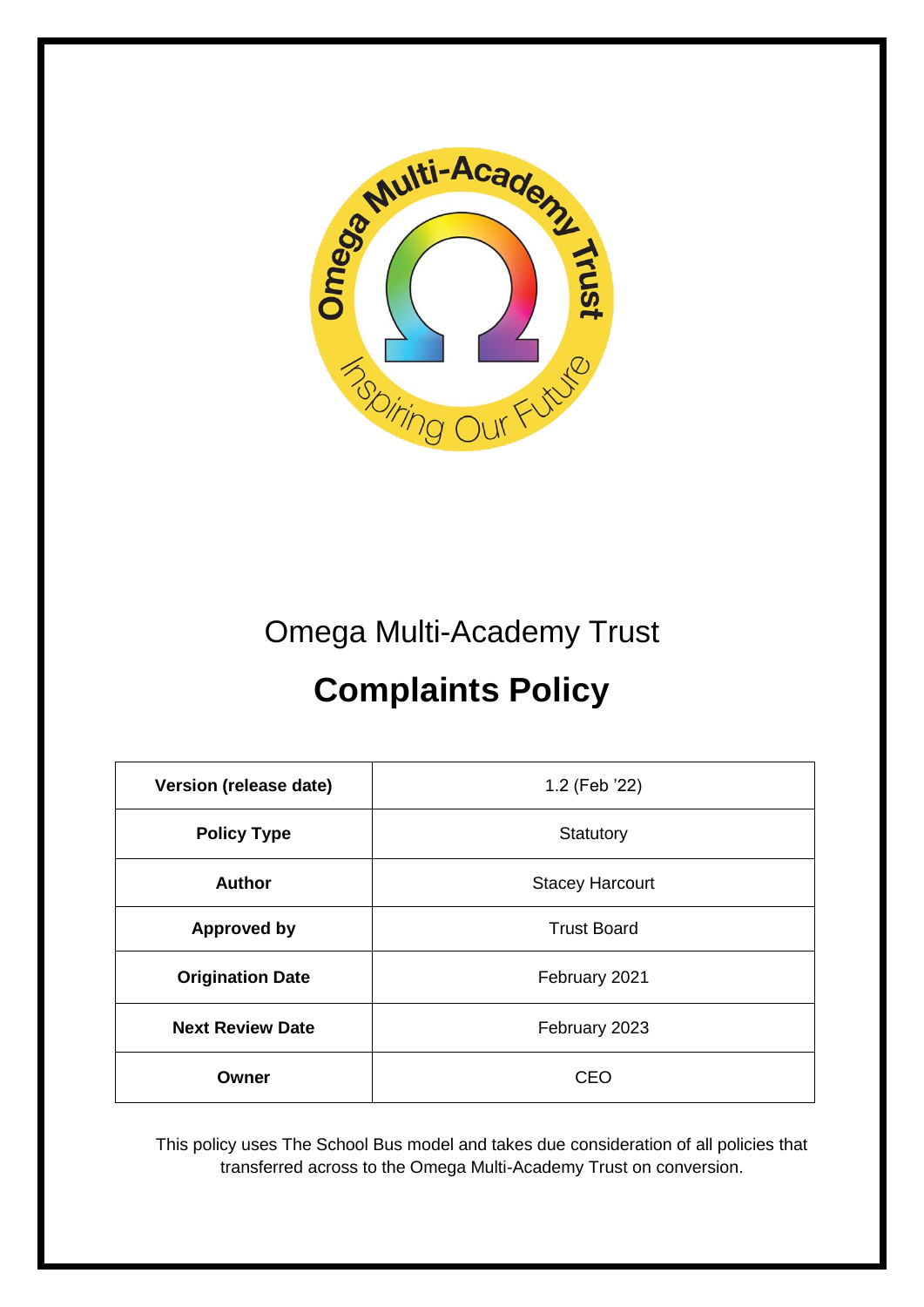#### **CONTENTS**

**[Mission Statement and Values](#page-2-0)**

#### **[Rationale](#page-5-0)**

#### **[Statement of Intent](#page-6-0)**

- 1. [Legal Framework](#page-6-1)
- 2. [Aims and Objectives](#page-7-0)
- 3. [Definitions](#page-8-0)
- 4. [Roles and Responsibilities](#page-9-0)
- 5. [Making a Complaint](#page-12-0)
- 6. [Complaints Procedure](#page-13-0)
- 7. [Interviewing Witnesses](#page-17-0)
- 8. [Recording a Complaint](#page-18-0)
- 9. [Complaints Not Covered by This Policy](#page-19-0)
- 10. [Exceptional Circumstances](#page-20-0)
- 11. [Managing Unreasonable Requests](#page-20-1)
- 12. [Complaints Campaigns](#page-22-0)
- 13. **[Barring From Premises](#page-22-1)**
- 14. [Standard of Fluency Complaints](#page-23-0)
- 15. [Role of School Complaints Unit \(SCU\)](#page-24-0)
- 16. [Transferring Data](#page-24-1)
- 17. [Learning Lessons](#page-24-2)
- 18. [Availability](#page-25-0)
- 19. [Monitoring and Review](#page-25-1)

#### **Appendices**

Appendix 1 – Complaints [Procedure Form](#page-26-0)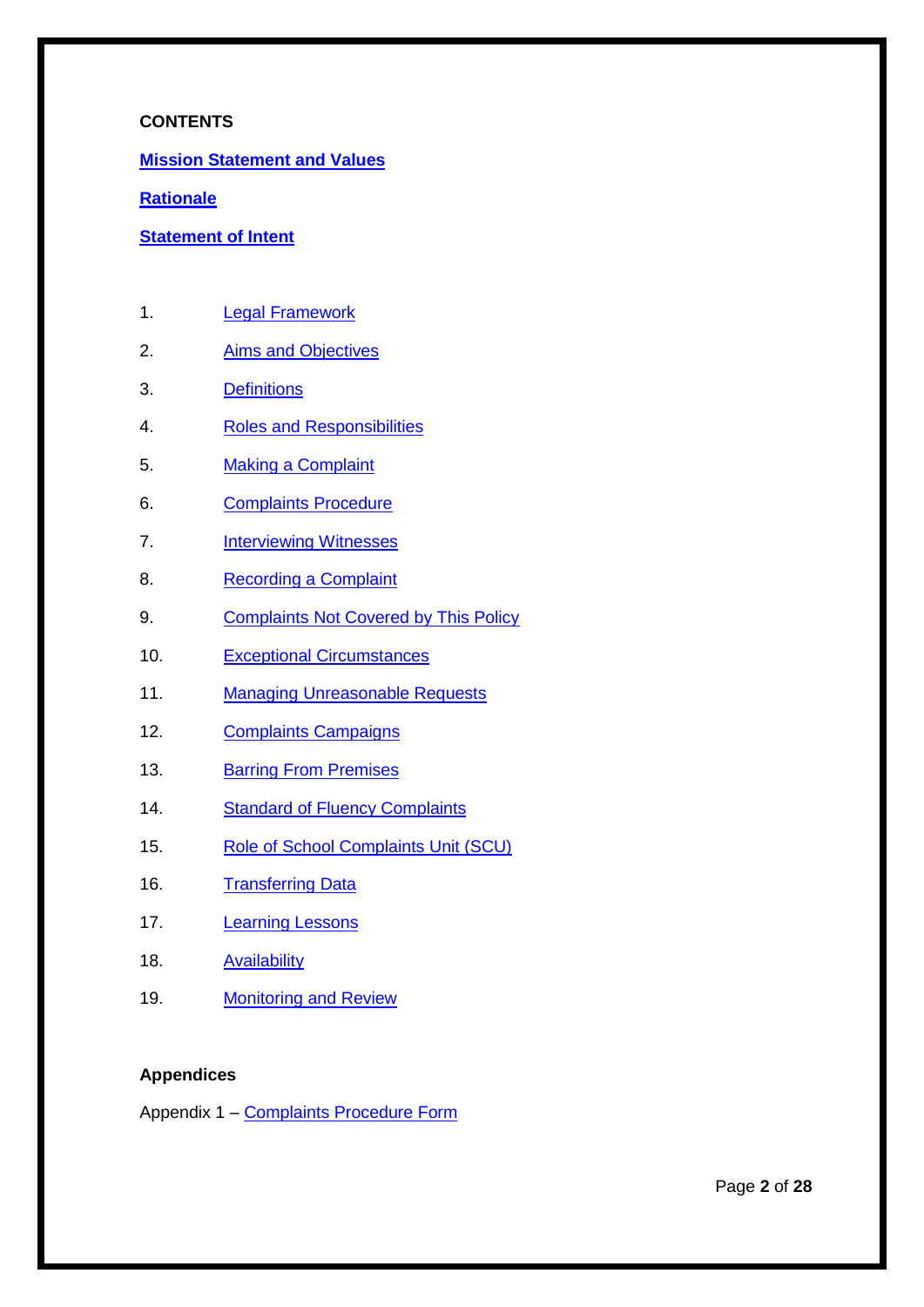# <span id="page-2-0"></span>**Review Date & Summary Changes**

| November 2021 |                                                                          |  |  |
|---------------|--------------------------------------------------------------------------|--|--|
|               | 6.22 Added in Investigation Officer and Complaints Co-ordinator          |  |  |
|               | 6.32 Changed 5 days to 5 school days                                     |  |  |
|               | 6.16 Removed the job titles Headteacher/Chief Executive (to              |  |  |
|               | conduct interviews)                                                      |  |  |
|               | 6.17 Removed the job titles Headteachers/Chief Executive (to             |  |  |
|               | record notes)                                                            |  |  |
| February 2022 | Statement of Intent: Added in 'It is designed to ensure that the         |  |  |
|               | Trust's complaints procedure is straightforward, impartial, non-         |  |  |
|               | adversarial, allows a full and fair investigation, respects              |  |  |
|               | confidentiality and delivers an effective response and appropriate       |  |  |
|               | redress.                                                                 |  |  |
|               | 1.2 Changed 'ESFA (2015) 'Creating an academy complaints                 |  |  |
|               | procedure' to 'ESFA (2021) Best practice guidance for academies          |  |  |
|               | complaints procedures'                                                   |  |  |
|               | 3.7.2 Added in 'Are new complaints that are submitted additionally,      |  |  |
|               | as part of an existing open complaint, by the same complainant.          |  |  |
|               | 4.5.2 Added in 'in writing'                                              |  |  |
|               | 5.1 Added in 'Providing they are not anonymous'                          |  |  |
|               | 5.8 Added in 'Providing they are not anonymous'                          |  |  |
|               | 5.10 Added in 'if not resolved'.                                         |  |  |
|               | 5.11 Added in 'if not resolved'                                          |  |  |
|               | 5.13 Removed 'Chair of Governors/Chair of Trustees' (as covered          |  |  |
|               | in 5.14)                                                                 |  |  |
|               | 6.6 Added in 'Notes must be taken during this discussion'                |  |  |
|               | 6.17 Added in 'in writing'                                               |  |  |
|               | 6.19 Changed GDPR to UK GDPR                                             |  |  |
|               | 6.23 Changed 10 school days to 15 school days                            |  |  |
|               | 6.23.2 Removed 'The Chair of the Trust Board will handle escalated       |  |  |
|               | complaints if it is about a Headteacher, the Chief Executive, or the     |  |  |
|               | Trust central team' as covered in section 4                              |  |  |
|               | 6.26 Changed 20 school days to 15 school days                            |  |  |
|               | 6.39 Added in 'The ESFA will not overturn the panel's decision or        |  |  |
|               | re-investigate the original complaint. The ESFA will only intervene      |  |  |
|               | following a complaint if it believes the school has breached a clause    |  |  |
|               | in its funding agreement or failed to comply with education law or       |  |  |
|               | acted unreasonably when exercising related education functions'          |  |  |
|               |                                                                          |  |  |
|               | 6.39 Changed the DfE contact address to the ESFA contact<br>address      |  |  |
|               |                                                                          |  |  |
|               | 7.6 Added in Recording devices will not be used to review                |  |  |
|               | discussions of complaints at a later date. Where there are               |  |  |
|               | communication difficulties or disabilities, recording devices may be     |  |  |
|               | used for the purposes of reasonable adjustments. The interviewer         |  |  |
|               | will consult with the Headteacher before using recording devices         |  |  |
|               | <b>Section 4: Added in 'For the purposes of this policy, where the</b>   |  |  |
|               | Headteacher, Chair of Governing Body and Governing Body are              |  |  |
|               | allocated roles of responsibility, if the concern is raised from central |  |  |
|               | office employees or is against the Headteacher, the responsibility       |  |  |
|               | will be assumed by the CEO, Chair Trustees and the Trust Board'.         |  |  |
|               | (Removed references to Headteacher/CEO, Governing Body/Trust             |  |  |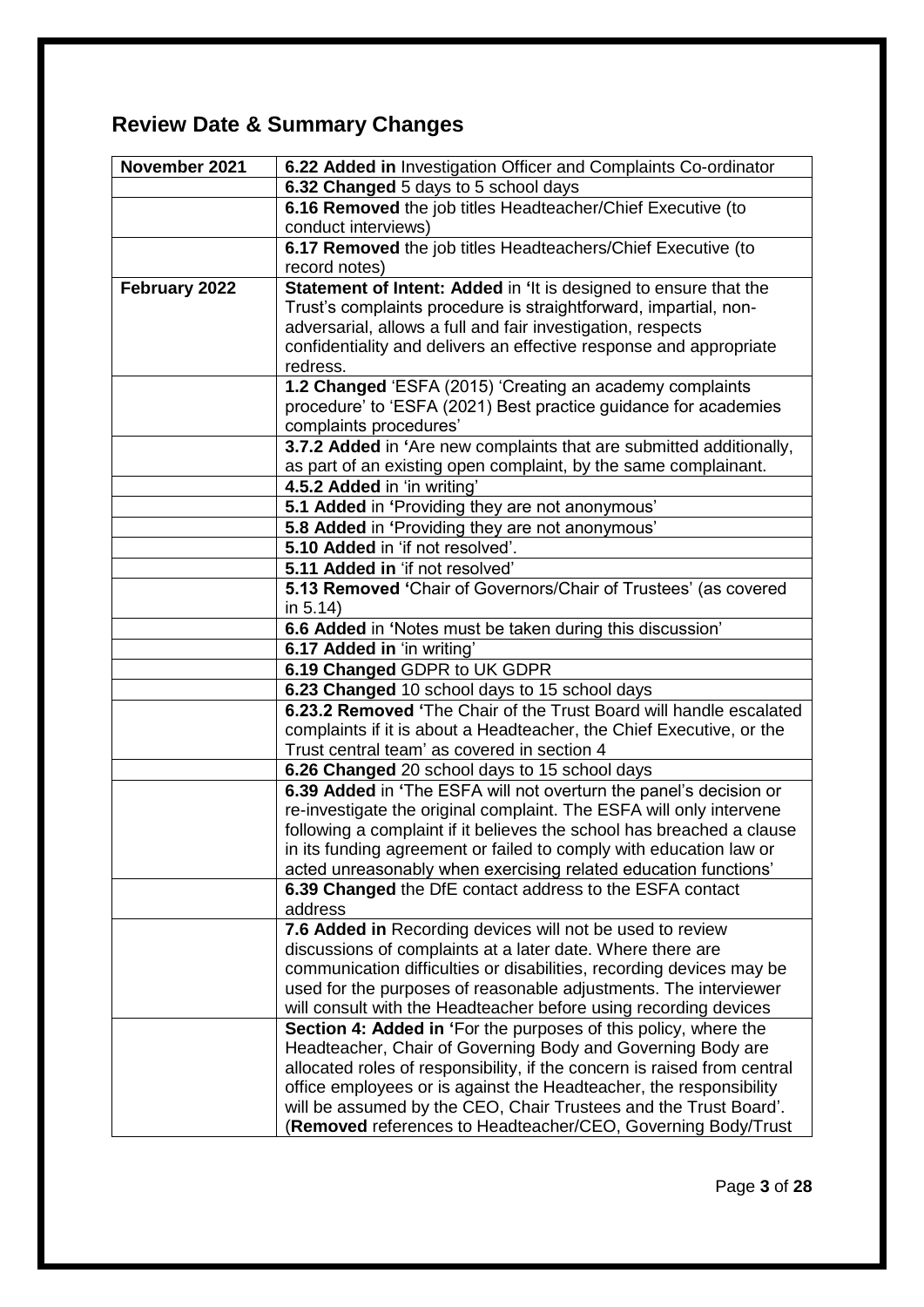| Board and Chair of Governors/Chair of Trustees throughout the<br>policy) |
|--------------------------------------------------------------------------|
| 8.2 Removed 'Headteacher'                                                |
| 8.8 Changed GDPR to UK GDPR                                              |
| 8.9 Changed 'The Trust will hold all records of complaints centrally'    |
| to 'The Trust will hold a log of complaints centrally, with records held |
| individually in each school'.                                            |
| 9.10 Added 'is outlined in the Trust's Data Policy'                      |
| 11.2.9 Added '(as applicable)'.                                          |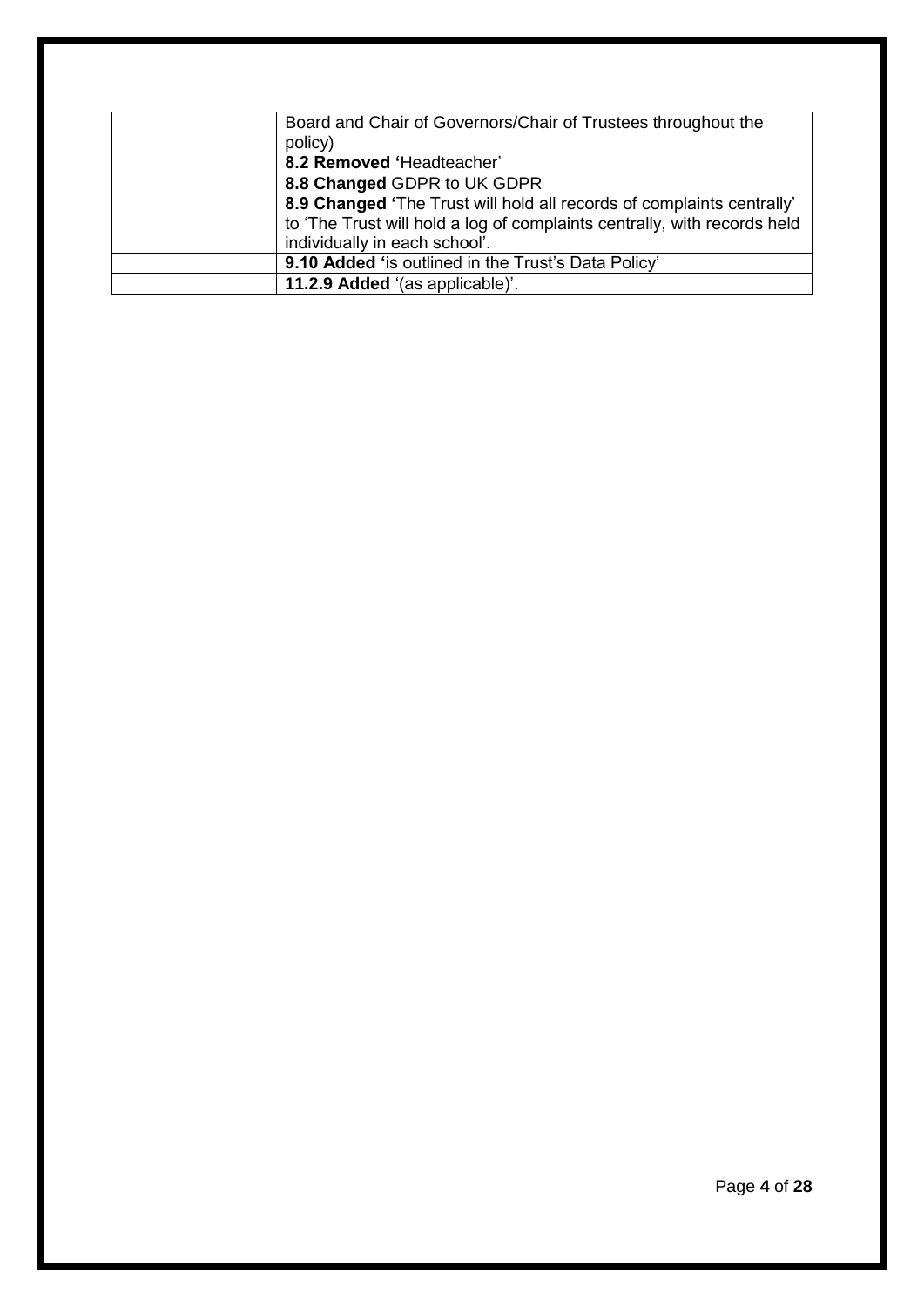# **Omega Multi-Academy Trust Mission Statement**

The Omega learning community provides excellent teaching and learning with passion and purpose, based on core values, understood by all. Working in a warm and welcoming, yet purposeful environment, our mission is for everyone to be happy and inspired by their school experience. We empower students to harness their own creativity, to raise their aspirations and to achieve their potential. Working together, they gain confidence and pride to take their place in our community.

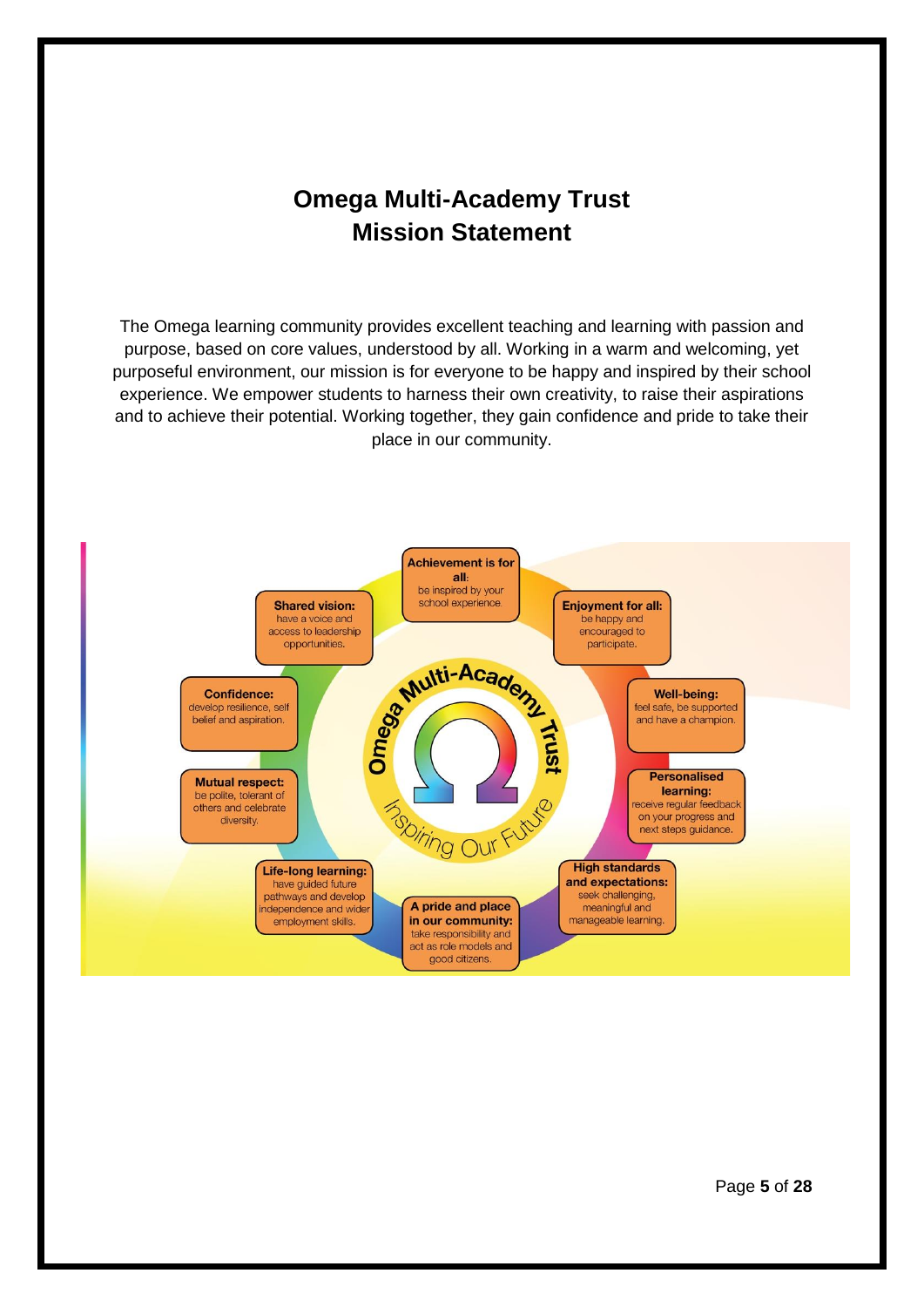# <span id="page-5-0"></span>**Rationale**

| <b>Omega Values</b>                                                                                        | How this policy addresses these<br>values                                                                                                                                          |  |  |
|------------------------------------------------------------------------------------------------------------|------------------------------------------------------------------------------------------------------------------------------------------------------------------------------------|--|--|
| Achievement is for all: be inspired by your<br>Omega Multi-Academy Trust experience.                       | To ensure that complaints are resolved through<br>dialogue and mutual understanding so that the<br>achievement of individuals/groups is never<br>compromised.                      |  |  |
| Enjoyment for all: be happy and<br>encouraged to participate                                               | To encourage open and honest dialogue which<br>leads to a focus on improvement and<br>development.                                                                                 |  |  |
| Well-being: feel safe, be supported and<br>have a champion                                                 | To resolve any complaint through dialogue and<br>mutual understanding and, in all cases, put the<br>interests of the child above all other issues.                                 |  |  |
| Personalised learning: receive regular<br>feedback on your progress and next-steps<br>guidance             | To provide an effective and prompt response to a<br>complaint. To keep complainants informed of the<br>progress of the complaints process.                                         |  |  |
| High standards and expectations: seek<br>challenging, meaningful and manageable<br>learning.               | By seeking continual improvement and always<br>reflecting on how the complaint can feed into the<br>school improvement evaluation processes.                                       |  |  |
| A pride and place in our community: take<br>responsibility and act as role models and<br>good citizens.    | To be impartial and non-adversarial and treat all<br>complainants with respect.                                                                                                    |  |  |
| Life-long learning: have guided future<br>pathways and develop independence and<br>wider employment skills | By seeking continual improvement and always<br>reflecting on how the complaint can feed into the<br>school improvement evaluation processes                                        |  |  |
| Mutual respect: be polite, tolerant of others<br>and celebrate diversity.                                  | To create a fair, open and honest process when<br>dealing with any complaint. By considering all<br>complaints and dealing with them as swiftly as<br>possible.                    |  |  |
| Confidence: develop resilience, self-belief<br>and aspiration.                                             | To give individuals the confidence to hold open<br>and honest dialogue which leads to a focus on<br>improvement and development.                                                   |  |  |
| Shared vision: have a voice and access to<br>leadership opportunities.                                     | To give all members of the community a voice by<br>setting out a procedure which provides sufficient<br>opportunity for any complaint to be fully<br>discussed, and then resolved. |  |  |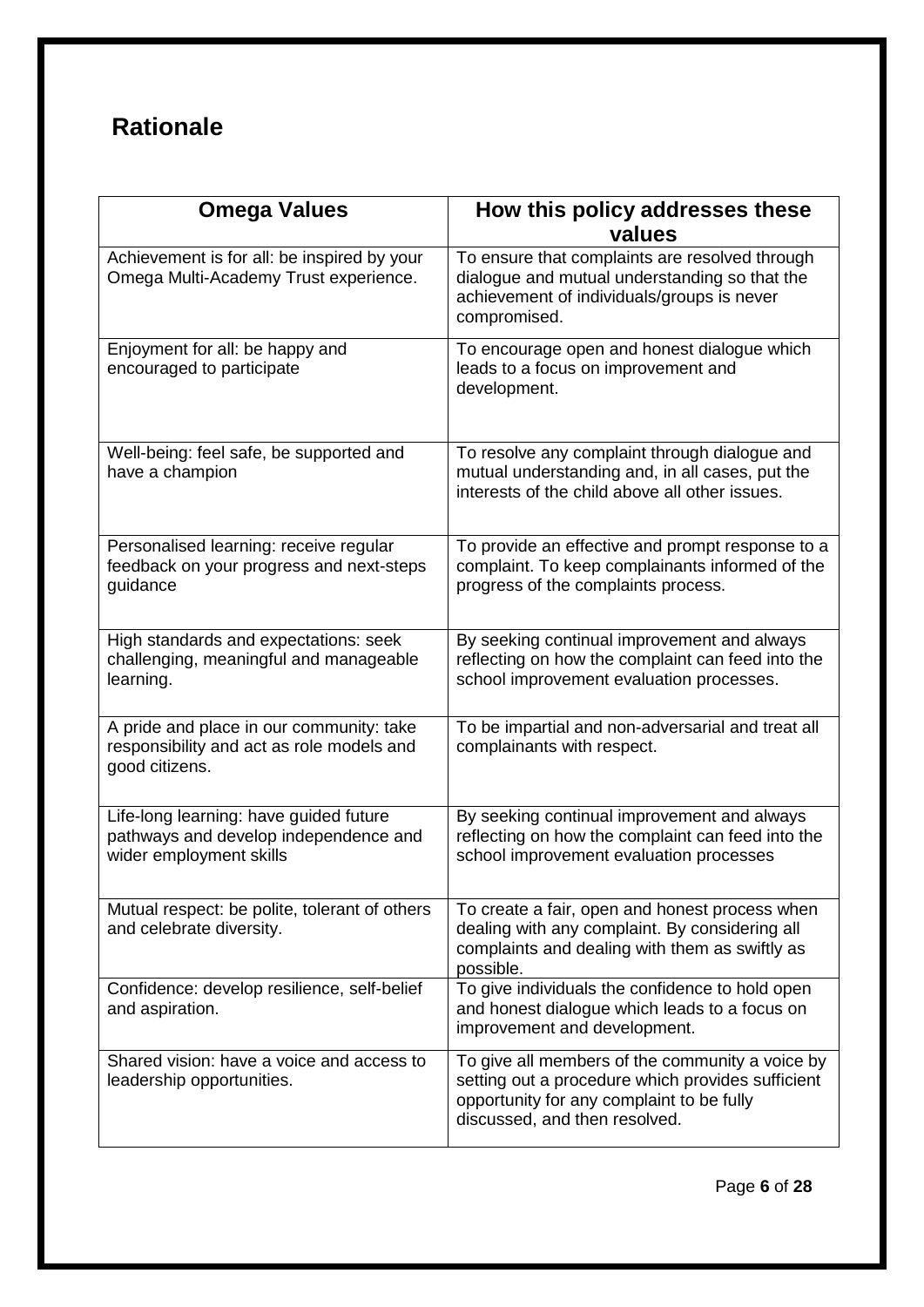# <span id="page-6-0"></span>**Statement of intent**

Omega Multi-Academy Trust ("the Trust") aims to resolve all complaints at the earliest possible stage and is dedicated to continuing to provide the highest quality of education possible throughout the procedure.

This policy has been created to deal with any complaint against a member of staff or the Trust as a whole, relating to any aspects of the Trust or the provision of facilities or services. It is designed to ensure that the Trust's complaints procedure is straightforward, impartial, nonadversarial, allows a full and fair investigation, respects confidentiality and delivers an effective response and appropriate redress.

Any person, including a member of the public, is able to make a complaint about the provision of facilities or services that the Trust provides. This policy outlines the procedure that the complainant and the Trust must follow.

Once a complaint has been made, it can be resolved or withdrawn at any stage.

The Headteacher will be the first point of contact when following the complaints procedure.

Signed by:

<span id="page-6-1"></span>

| Du midd | <b>CEO</b>               | Date: | 23/02/2021 |
|---------|--------------------------|-------|------------|
|         | <b>Chair of Trustees</b> | Date: | 23/02/2021 |

Page **7** of **28**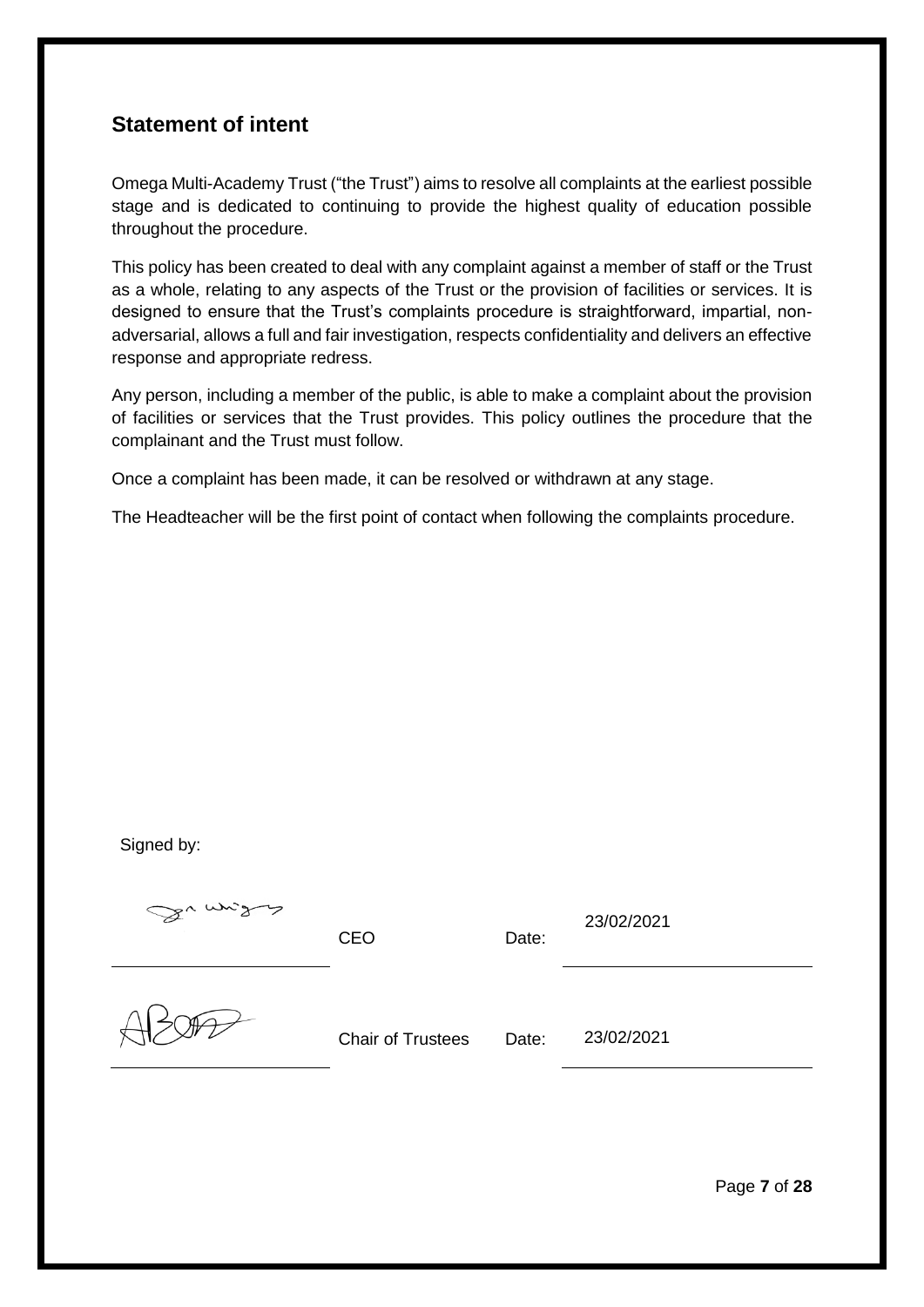# **1. Legal Framework**

- This policy has due regard to statutory legislation, including, but not limited to,  $1.1.$ the following:
	- Education Act 2002
	- Freedom of Information Act 2000
	- Immigration Act 2016
	- Equality Act 2010
	- General Data Protection Regulation (GDPR) 2018
	- The Data Protection Act 2018
	- The Education (Pupil Information) (England) Regulations 2005
	- The School Information (England) (Amendment) Regulations 2016
	- The Education (Independent School Standards) Regulations 2014
- 1.2. This policy also has due regard to guidance including, but not limited to, the following:
	- DfE (2019) 'Best practice guidance for school complaints procedures 2019'
	- ESFA (2021) 'Best practice guidance for academies complaints procedures'
	- HM Government (2016) 'Code of Practice on the English language requirement for public sector workers'
- 1.3. This policy will be implemented in accordance with the following Trust policies:
	- Child Protection and Safeguarding Policy
	- Grievance Policy
	- Whistleblowing Policy

# <span id="page-7-0"></span>**2. Aims and Objectives**

- 2.1 The Trust aims to be fair, open and honest when dealing with any complaint. The Trust will give careful consideration to all complaints and deal with them as swiftly as possible, will aim to resolve any complaint through dialogue and mutual understanding and, in all cases, will put the interests of the child above all other issues. The Trust will provide sufficient opportunity for any complaint to be fully discussed, and then resolved.
- 2.2 When responding to complaints, the Trust will aim to:
	- 2.1.1. Be impartial and non-adversarial.
	- 2.1.2. Facilitate a full and fair investigation by an independent person or panel, where necessary.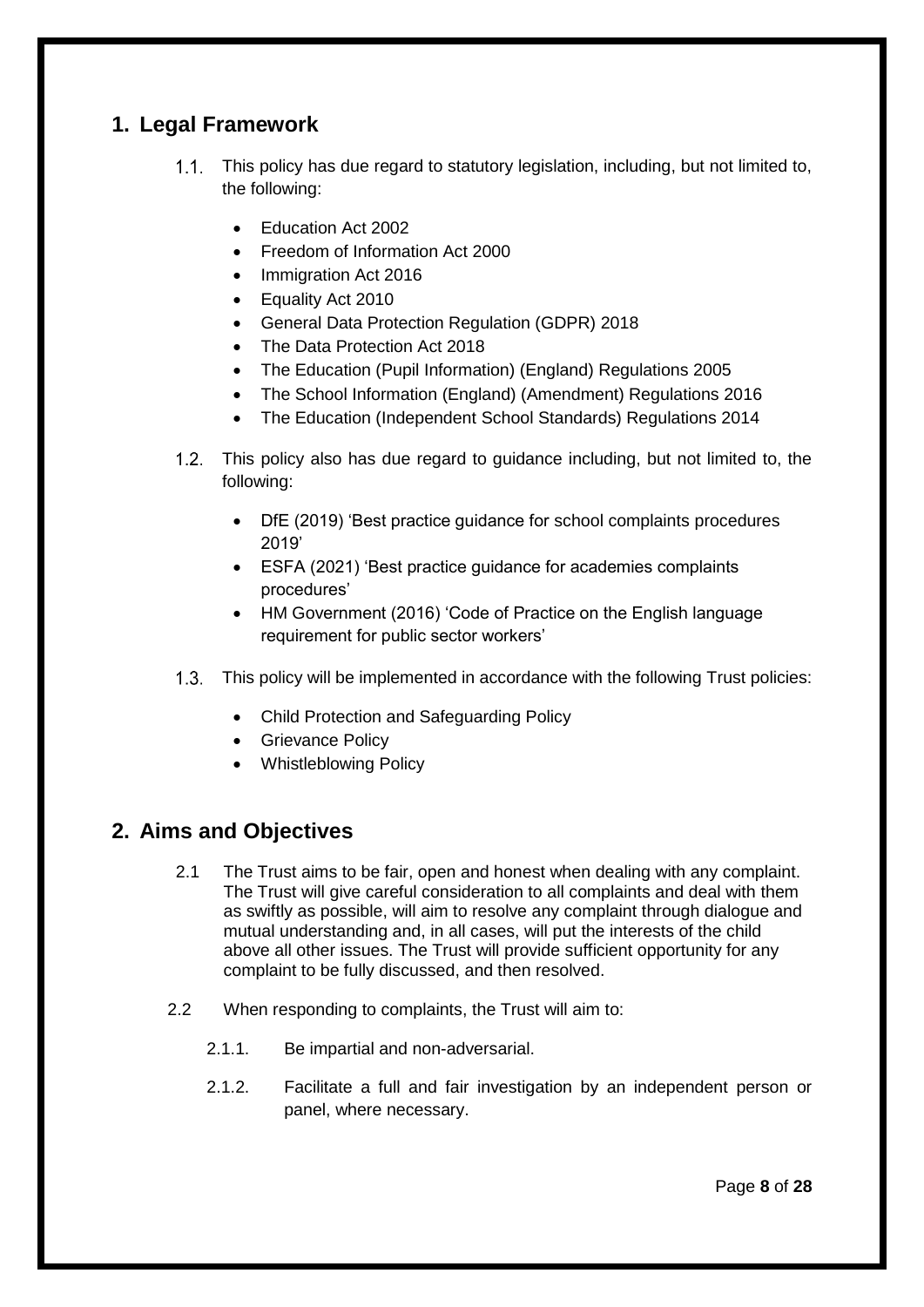- 2.1.3. Address all the points at issue and provide an effective and prompt response.
- 2.1.4. Respect complainants' desire for confidentiality.
- 2.1.5. Treat complainants with respect.
- 2.1.6. Keep complainants informed of the progress of the complaints process.
- 2.1.7. Consider how the complaint can feed into school improvement evaluation processes.

# <span id="page-8-0"></span>**3. Definitions**

- For the purpose of this policy, a "**complaint**" can be defined as 'an expression of dissatisfaction' towards the actions taken or a perceived lack of action taken.
- 3.2. Complaints can be resolved formally, through this procedure, or informally dependent on the complainant's choice.
- A "**concern**" can be defined as 'an expression of worry or doubt' where reassurance is required.
- Any complaint or concern will be taken seriously, whether formally or informally, and the appropriate procedures will be implemented.
- A "**grievance**" is an issue raised by a member of staff where they feel the Trust has not implemented a policy or process fairly or properly. Grievances will be dealt with in line with the Trust's Grievance Policy.
- For the purpose of this policy, concerns will be classed and addressed as complaints.
- For the purpose of this policy, "**unreasonable complaints**" include:
	- 3.7.1. Vexatious complaints:
		- − Are obsessive, persistent, harassing, prolific, repetitious
		- − Insist upon pursuing unmeritorious complaints and/or unrealistic outcomes beyond all reason
		- − Insist upon pursuing meritorious complaints in an unreasonable manner
		- − Are designed to cause disruption or annoyance
		- − Demand for redress which lacks any serious purpose or value
	- 3.7.2. Serial or persistent complaints:
		- − Are duplicated, sent by the same complainant once the initial complaint has been closed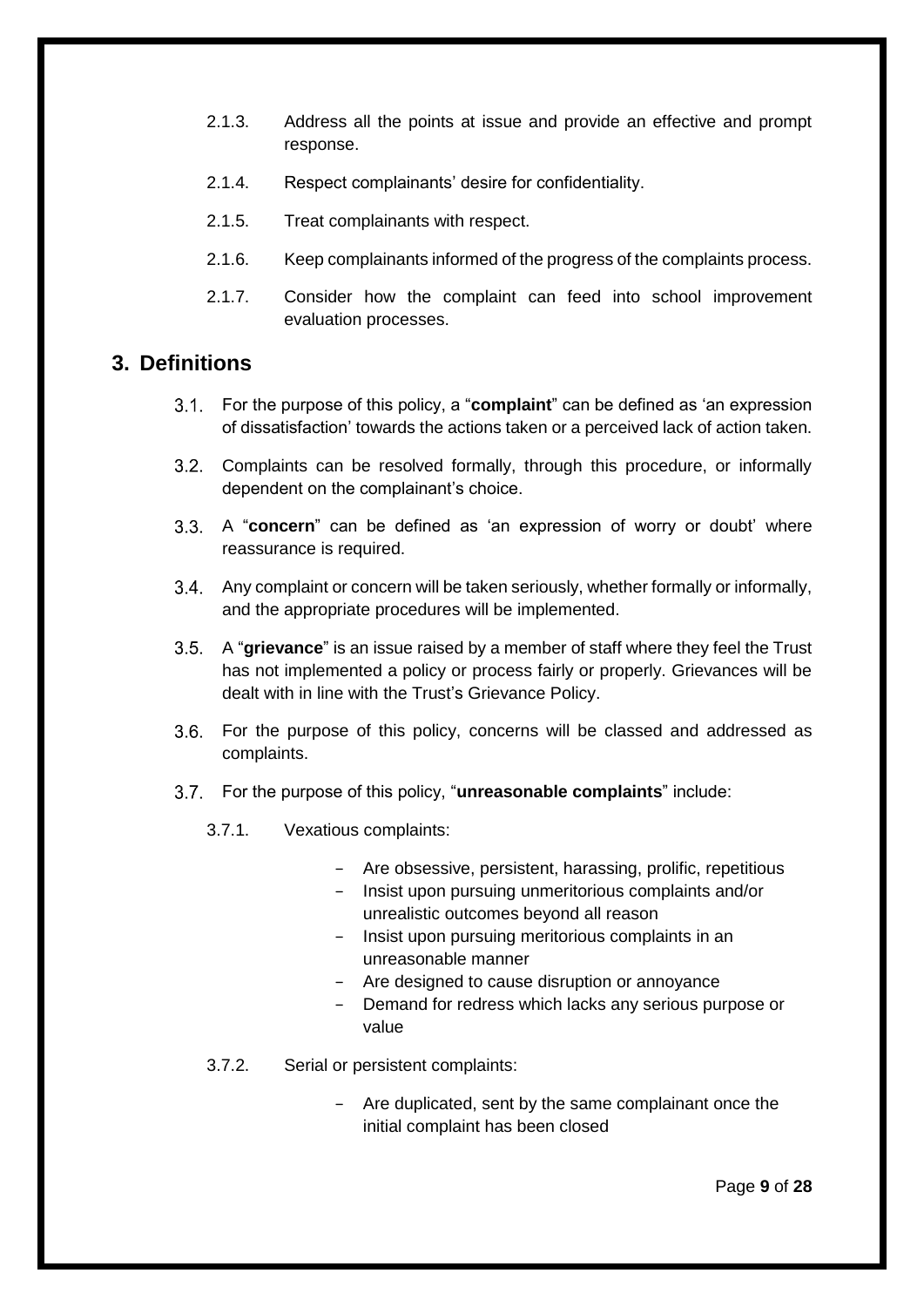− Are new complaints that are submitted additionally, as part of an existing open complaint, by the same complainant.

- Serial or persistent complaints will only be marked as 'serial' once the complainant has completed the complaints procedure. It is the complaint that will be marked as 'serial' meaning the complainant can complain about a separate issue if necessary.
- For the purpose of this policy, "**duplicate complaints**" are identical complaints received from a complainant's spouse, partner, grandparent or child. These complaints will not be addressed again, the individual making the second complaint will be informed that the complaint has been dealt with on a local level and if they are dissatisfied with the result, they can appeal to the DfE.
- Any new details provided by a complainant's spouse, partner, grandparent or child, will be investigated and dealt with in line with the complaints procedure.

# <span id="page-9-0"></span>**4. Roles and Responsibilities**

For the purposes of this policy, where the Headteacher, Chair of Governing Body and Governing Body are allocated roles of responsibility, if the concern is raised from central office employees or is against the Headteacher, the responsibility will be assumed by the CEO, Chair Trustees and the Trust Board.

#### **The complainant will:**

- 4.1.1. Cooperate with the Trust in seeking a solution to the complaint.
- 4.1.2. Express the complaint and their concerns in full at the earliest possible opportunity.
- 4.1.3. Promptly respond to any requests for information or meetings.
- 4.1.4. Ask for assistance as needed.
- 4.1.5. Treat any person(s) involved in the complaint with respect.

#### **The nominated Complaints Co-ordinator (competent staff member nominated by the Headteacher) will:**

- 4.2.1. Ensure that all parties involved in the complaint are fully updated throughout each stage of the procedure.
- 4.2.2. Guarantee that all parties involved in the procedure are aware of any relevant legislation, including the Equality Act 2010, GDPR, Data Protection Act 2018 and Freedom of Information Act 2000.
- 4.2.3. Keep up-to-date records throughout the procedure these records will be kept securely on the Trust's ICT system.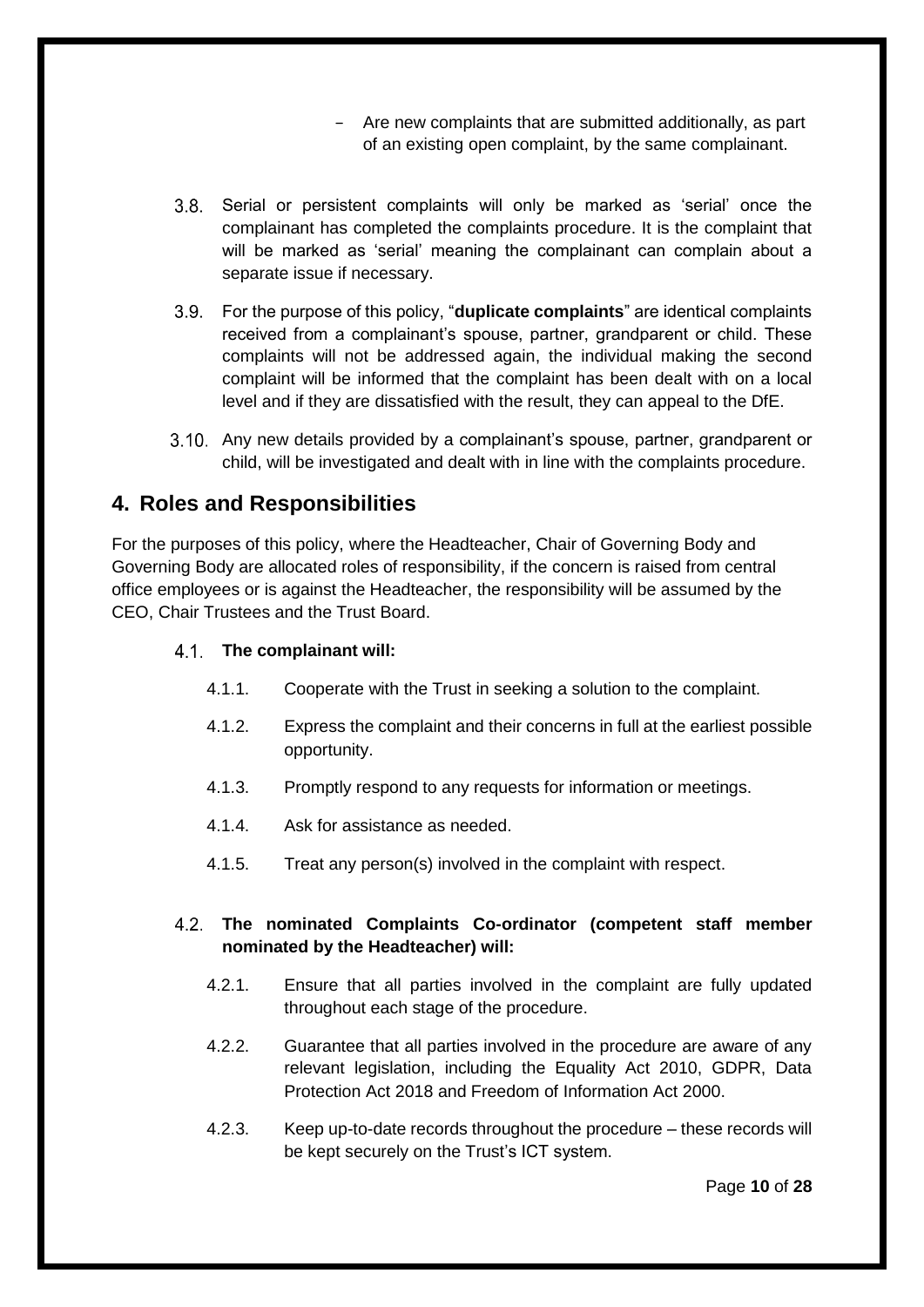- 4.2.4. Liaise with all parties involved to ensure the complaints procedure runs smoothly, including the Headteacher, Local Governing Body, Chief Executive and Trust Board.
- 4.2.5. Ensure, where the complainant is dissatisfied with the response, they are allowed to escalate it to the next formal stage and are provided the opportunity to complete the complaints procedure in full
- 4.2.6. Be aware of issues with regard to sharing third party information.
- 4.2.7. Understand the complainant's need for additional support, including interpretation support, and will be aware of any issues concerning this.

#### **The investigator is involved in stages one and two of the procedure. Their role includes:**

- 4.2.8. Providing a sensitive and thorough interviewing process of the complainant to establish what has happened and who is involved.
- 4.2.9. Considering all records, evidence and relevant information provided.
- 4.2.10. Interviewing all parties that are involved in the complaint, including staff and pupils.
- 4.2.11. Analysing all information in a comprehensive and fair manner.
- 4.2.12. Liaising with the complainant and nominated Complaints Co-ordinator to clarify an appropriate resolution to the problem.
- 4.2.13. Identifying and recommending solutions and courses of actions to take.
- 4.2.14. Being mindful of timescales and ensuring all parties involved are aware of these timescales.
- 4.2.15. Responding to the complainant in a clear and understandable manner.

#### **The Panel Chair will:**

- 4.3.1. Ensure that minutes of the hearings are taken on every occasion.
- 4.3.2. Explain the remit of the panel to the complainant.
- 4.3.3. Ensure that all issues are addressed and that outcomes are reached based on facts and evidence.
- 4.3.4. Help to put at ease and console individuals involved who are not used to speaking at such hearings, particularly any pupils involved.
- 4.3.5. Conduct the hearing in an informal manner, ensuring that everyone is treated with respect and courtesy.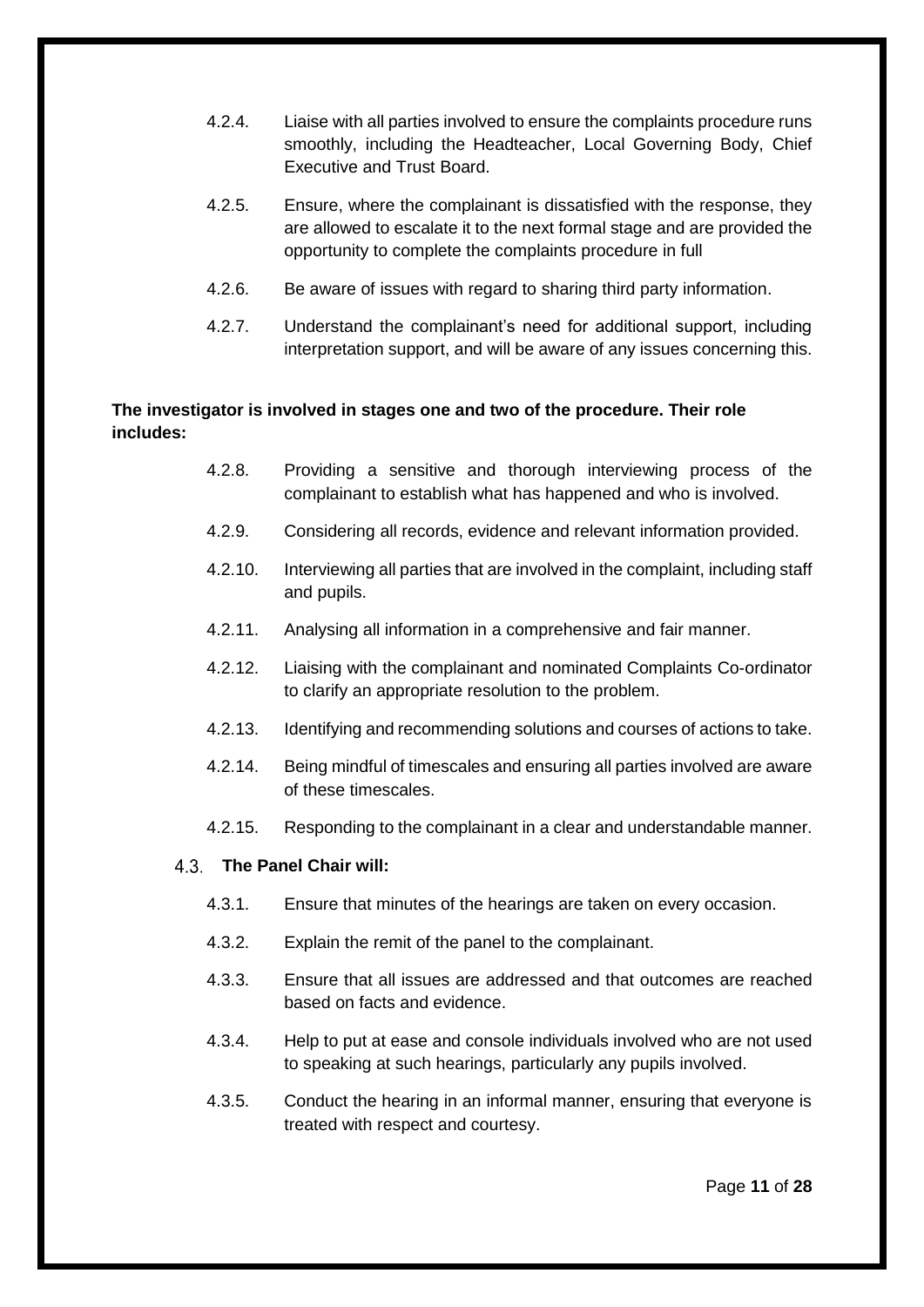- 4.3.6. Ensure that the room's layout and setting is informal and nonadversarial, yet still sets the appropriate tone.
- 4.3.7. Confirm that no member of the panel has previously been involved in the earlier stages of the procedure or has an external interest in the outcome of the proceedings.
- 4.3.8. Give both the complainant and the Trust the opportunity to state their case and seek clarity without undue interruption.
- 4.3.9. Provide copies of any written material or evidence to everyone in attendance of the meeting, ensuring that everyone has seen the necessary material.
- 4.3.10. Organise a short adjournment of the hearing if required.
- 4.3.11. Continuously liaise with the nominated Complaints Co-ordinator to ensure the procedure runs smoothly.
- 4.3.12. Help to provide the support necessary where the complainant is a child.

#### **All panel members will be aware that:**

- 4.4.1. The review panel hearing is independent and impartial.
- 4.4.2. No individual with prior involvement in the complaint, or the circumstances surrounding it, is permitted to sit on the panel.
- 4.4.3. The aim of the panel is to achieve a reasonable resolution and, ultimately, attain reconciliation between the parties involved.
- 4.4.4. Reconciliation between the Trust and complainant is not always achievable, and that it may only be possible to establish facts and make recommendations to reassure the complainant that their case has been taken seriously.
- 4.4.5. The panel can:
	- Dismiss or uphold the complaint, in whole or in part
	- Decide on appropriate action to be taken
	- Recommend changes that the Trust can make to prevent reoccurrence of the problem
- 4.4.6. Complainants may feel nervous or inhibited in a formal setting and, therefore, the proceedings should be as welcoming as possible.
- 4.4.7. When a child is present at the hearing, extra care needs to be taken to ensure that the child does not feel intimidated, as well as ensuring the child's view is represented equally.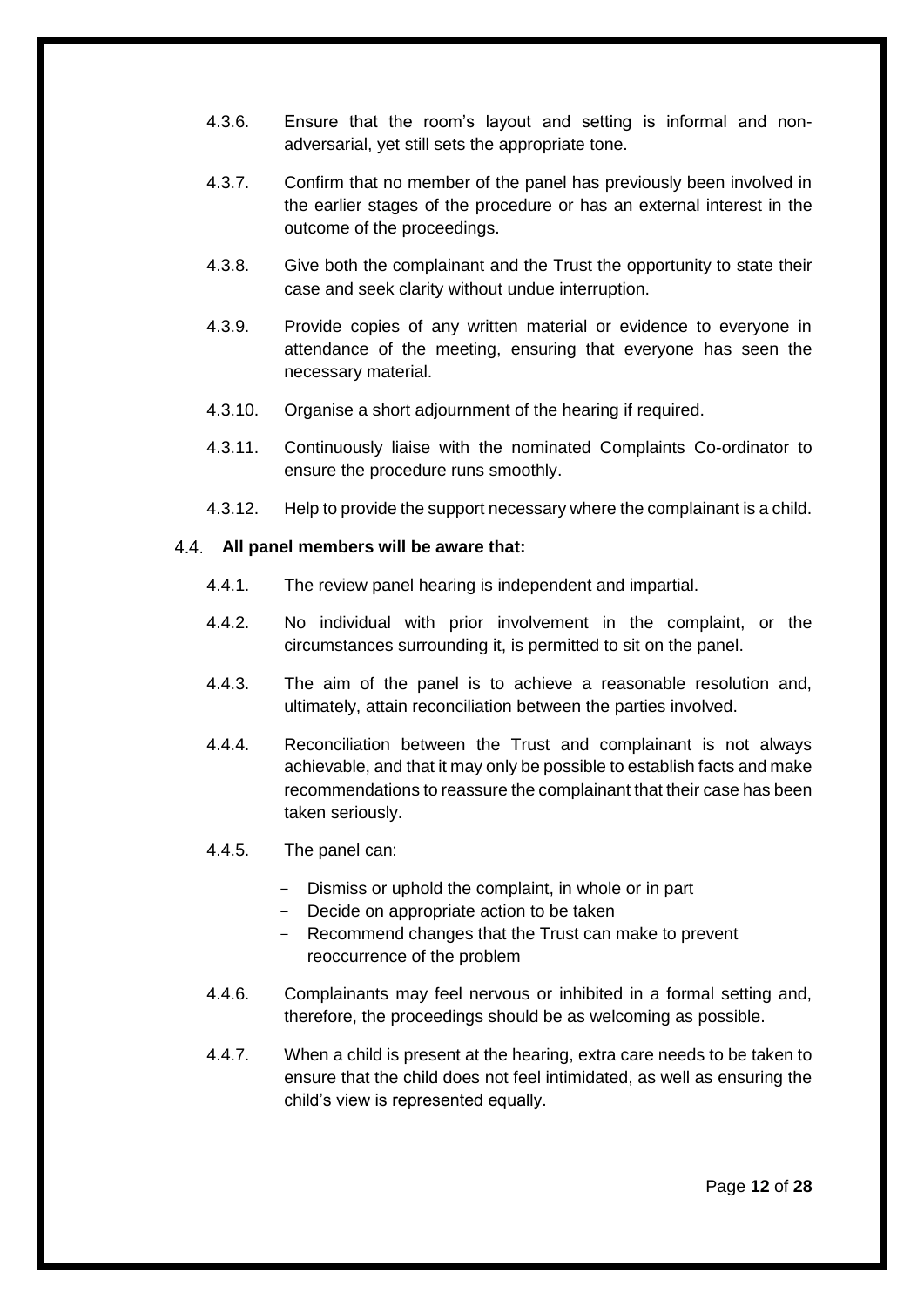#### **The Panel Clerk will:**

- 4.5.1. Continuously liaise with the nominated Complaints Co-ordinator.
- 4.5.2. Record the proceedings, in writing.
- 4.5.3. Set the date, time and venue of all hearings, ensuring that this is appropriate, convenient and accessible to all parties involved.
- 4.5.4. Collate all written material or evidence involved and send it to the parties involved in timely advance of the hearing.
- 4.5.5. Greet all parties as they arrive at the hearing.
- 4.5.6. Ensure that the minutes of the panel hearing are circulated.
- 4.5.7. Notify the relevant parties of the panel's decision and any other actions to be taken.

# <span id="page-12-0"></span>**5. Making a Complaint**

- Complaints are not restricted to parents of attending pupils. The Trust will consider all complaints, providing they are not anonymous.
- 5.2. The Trust will ensure the complaints procedure is:
	- 5.2.1. Easily accessible and publicised on the Trust's website.
	- 5.2.2. Simple to understand and put into practice.
	- 5.2.3. Impartial and fair to all parties involved.
	- 5.2.4. Respectful of confidentiality duties.
	- 5.2.5. Continuously under improvement, using information gathered during the procedure to inform the Trust's Executive Team.
	- 5.2.6. Fairly investigated by an independent person when necessary.
	- 5.2.7. Used to address all issues to provide appropriate and effective responses where necessary.
- Complaints are expected to be made as soon as possible after an incident arises to amend the issue in an appropriate timescale.
- The Trust upholds a three-month time limit in which a complaint can be lodged regarding an incident.
- Complaints made outside this time limit will not be automatically refused and exceptions will be considered.
- In the case of any timescales changing, all parties involved will be informed of the changes in a timely manner.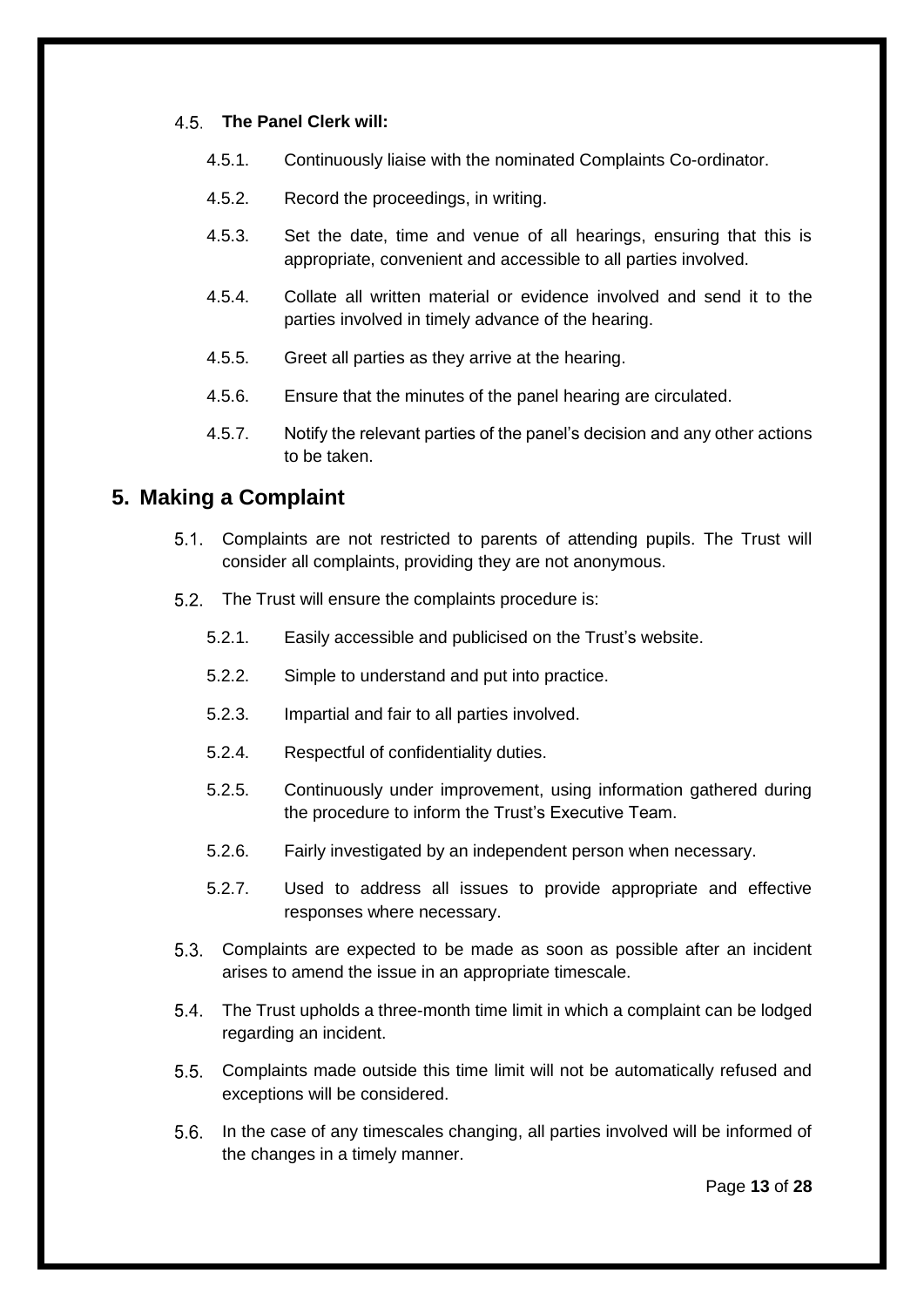- Complaints should be made using the appropriate channels of communication, including the use of the [Complaints Procedure Form](#page-26-1) (see Appendix 1).
- All complaints shall be considered, whether they are made in person, by telephone, in writing, electronically via email, or via a third party (such as the Citizen's Advice Bureau), providing they are not anonymous.
- A complaint can progress to the next stage of the procedure even if it is not viewed as "justified". All complainants are given the opportunity to fully complete the complaints procedure.
- Any complaint made against a member of staff will be initially dealt with by the Headteacher, and then by a committee of the Local Governing Body if not resolved.
- 5.11. Any complaint made against the Headteacher shall be initially dealt with by the Chief Executive and then by a committee of the Trust Board, if not resolved.
- 5.12. Any complaint made against the Chief Executive shall be initially dealt with by the Chair of Trustees and then by a committee of the Trust Board.
- 5.13. Any complaint made against the a member of the Local Governing Body/Trust Board should be made in writing to the Clerk to the Local Governing Body/ Trust Board via the school/Trust office.
- 5.14. Any complaint made against the entire Local Governing Body/Trust Board, or complaints involving the Chair and the Vice Chair, should be made in writing to the Clerk via the school/Trust office. The Clerk will then determine the most appropriate course of action, depending on the nature of the complaint. This action may involve sourcing an independent investigator to initially deal with the complaint and then getting the complaint to be heard by co-opted Governors from another school/Trust.
- 5.15. Under some circumstances, it may be necessary to deviate from the complaints procedure. Any deviation will be documented.
- Information about a complaint will not be disclosed to a third party without written consent from the complainant.

# <span id="page-13-0"></span>**6. Complaints Procedure**

# **Stage one – Informal concern made to a member of staff**

- 6.1. A complaint may be made in person, by telephone or in writing.
- The member of staff the complaint has been made against can discuss the concern with the Headteacher or if in situ a nominated Complaints Co-ordinator to seek support.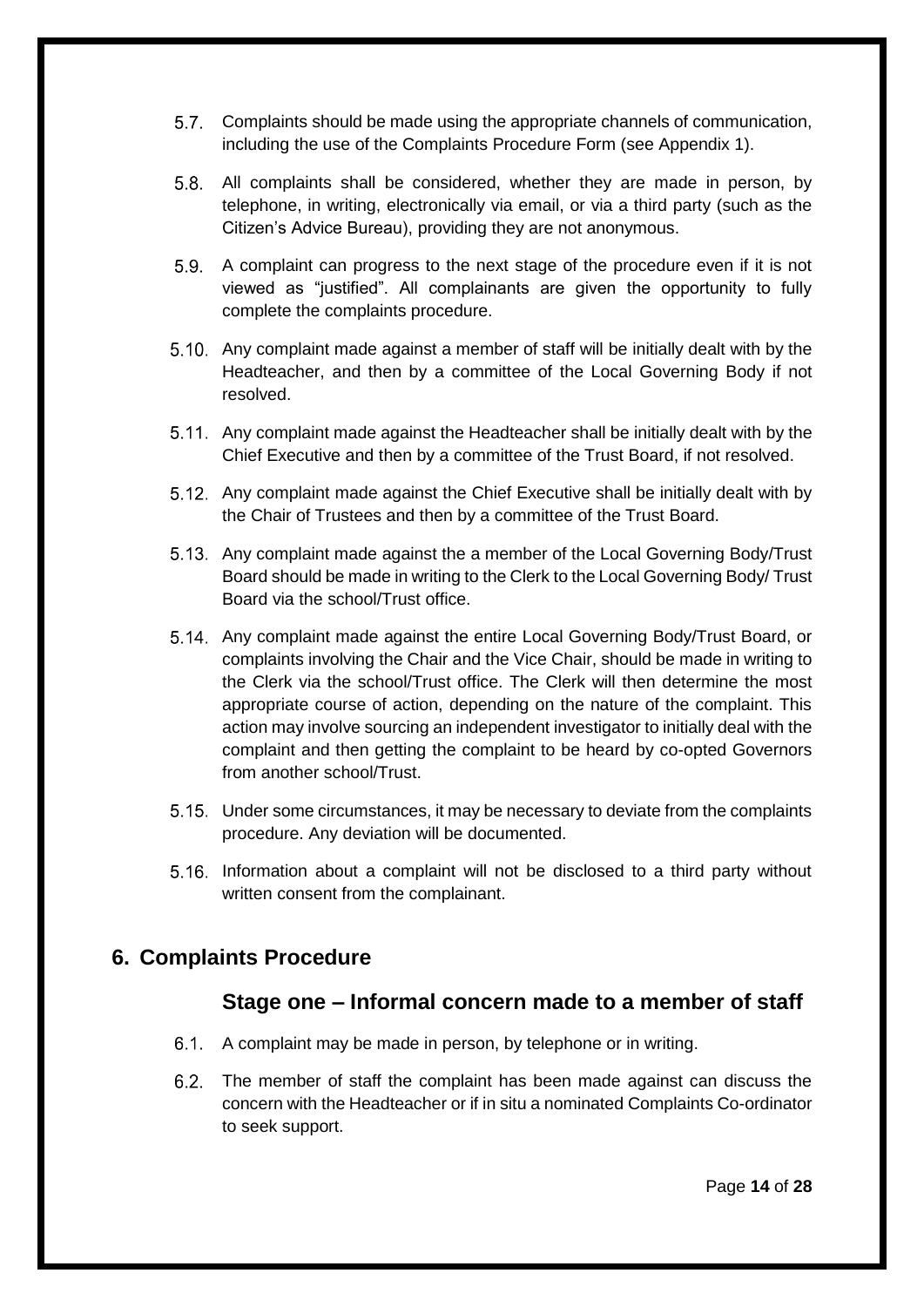- To prevent any later challenge or disagreement over what was said, brief notes of meetings and telephone calls are kept and a copy of any written response is added to the record. These notes are kept securely on the Trust's ICT system and, where appropriate, encrypted.
- 6.4. If the concern is about the Headteacher, the Chief Executive should be informed and will handle the complaint.
- If a complaint is made initially to a Governor/Trustee, the complainant should be referred to the appropriate person. The Governor/Trustee in question should not act alone on a complaint outside the procedure; if they do, they cannot be involved if the complaint is subject to a hearing at a later stage of the procedure.
- Within 15 school days, the complainant and the relevant member of staff should discuss the issue in a respectful and informal manner to seek a mutual resolution. Notes must be taken during this discussion.
- 6.7. At this stage, the complainant will be asked what they think might resolve the issue – any acknowledgement that the Trust could have handled the situation better is not an admission of unlawful or negligent action.
- 6.8. If an appropriate resolution cannot be sought at this informal level, or if the complainant is dissatisfied with the outcome following the initial discussions, the complainant may wish to proceed to the next level of the procedure.

# **Stage two – Formal complaint made to the Headteacher**

- Stage two of the process will be completed within 15 school days. Where the situation is recognised as complex, and it is deemed to be unable to be resolved within this timescale, the Headteacher will contact the complainant to inform them of the revised target date via a written notification.
- An appointment with the Headteacher should be made, as soon as reasonably practical, to avoid any possible worsening of the situation.
- If the complaint is against the Chief Executive, the complainant will initially need to write, in confidence, to the Chair of the Trust Board. The Chair will seek to resolve the issue informally before moving directly to stage three of the procedure.
- Where the Headteacher has made reasonable attempts to accommodate the complainant with dates for a complaint meeting and they refuse or are unable to attend, the meeting will be convened in their absence and a conclusion will be reached in the interests of drawing the complaint to a close.
- Where there are communication difficulties, the complaint may be made in person or via telephone.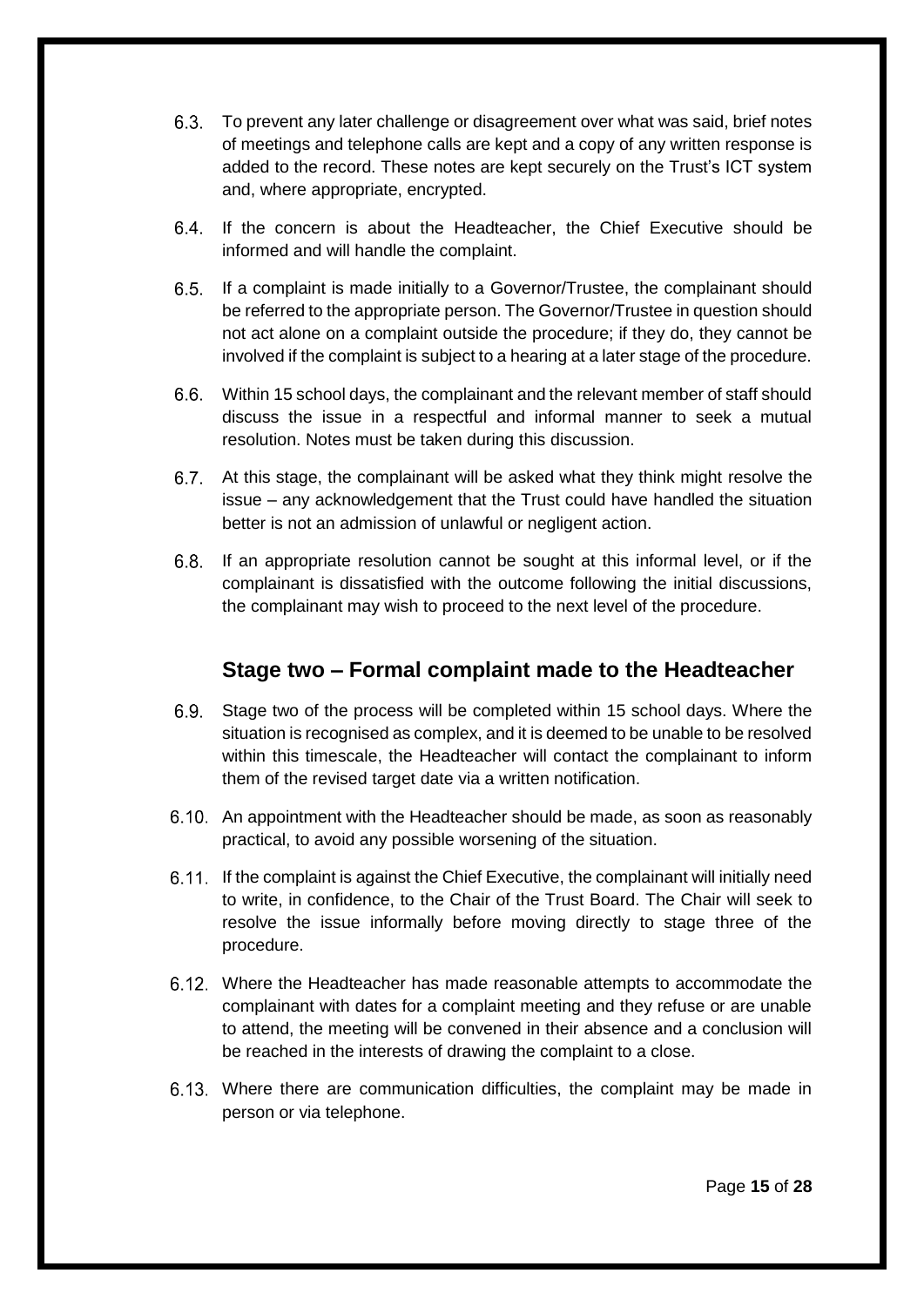- To prevent any later challenge or disagreement over what was said, brief notes of meetings and telephone calls are kept, and a copy of any written response is added to the record. These notes are kept securely on the Trust's ICT system and, where appropriate, encrypted.
- 6.15. The Headteacher will appoint an Investigation Officer to assist them and undertake a full investigation. A report will be produced providing findings against each of the points raised in the complaint.
- In terms of a complaint being made against a member of staff, the Headteacher will discuss the issue with the staff member in question. Where necessary, the Investigation Officer will conduct interviews with any relevant parties, including witnesses and pupils, and take statements from those involved.
- All discussions shall be recorded in writing and findings and resolutions will be communicated to the complainant either verbally or in writing.
- Once all facts are established, the Headteacher shall contact the complainant in writing with an explanation of the decision. The complainant will be advised of any escalation options (for example, escalation to stage three) and will be provided with details of this process.
- 6.19. The complainant will also be provided with copies of minutes, subject to any necessary redactions under the Data Protection Act 2018 and the UK GDPR.
- Any further action the Trust plans to take to resolve the issue will be explained to the complainant in writing.
- 6.21. If the complainant is not satisfied with the outcome suggested, the procedure will progress to stage three.
- 6.22. If the complainant is not satisfied with the manner in which the process has been followed, considers the decision to be perverse, or believes that the Investigation Officer or Complaints Coordinator has acted unreasonably, they may request that the Local Governing Body or Trust Board reviews the complaint (stage three).

# **Stage three – Complaints Appeal Panel (CAP)**

- Following receipt of a stage two outcome, the complaint should be made in writing to the Chair of Governors within 15 school days.
	- 6.23.1. The Chair of Governors will handle escalated complaints if it is in relation to a school issue, **excluding** complaints about the Headteacher, who will be dealt with by the CEO
- Where there are communication difficulties, the complaint may be made in person or via telephone.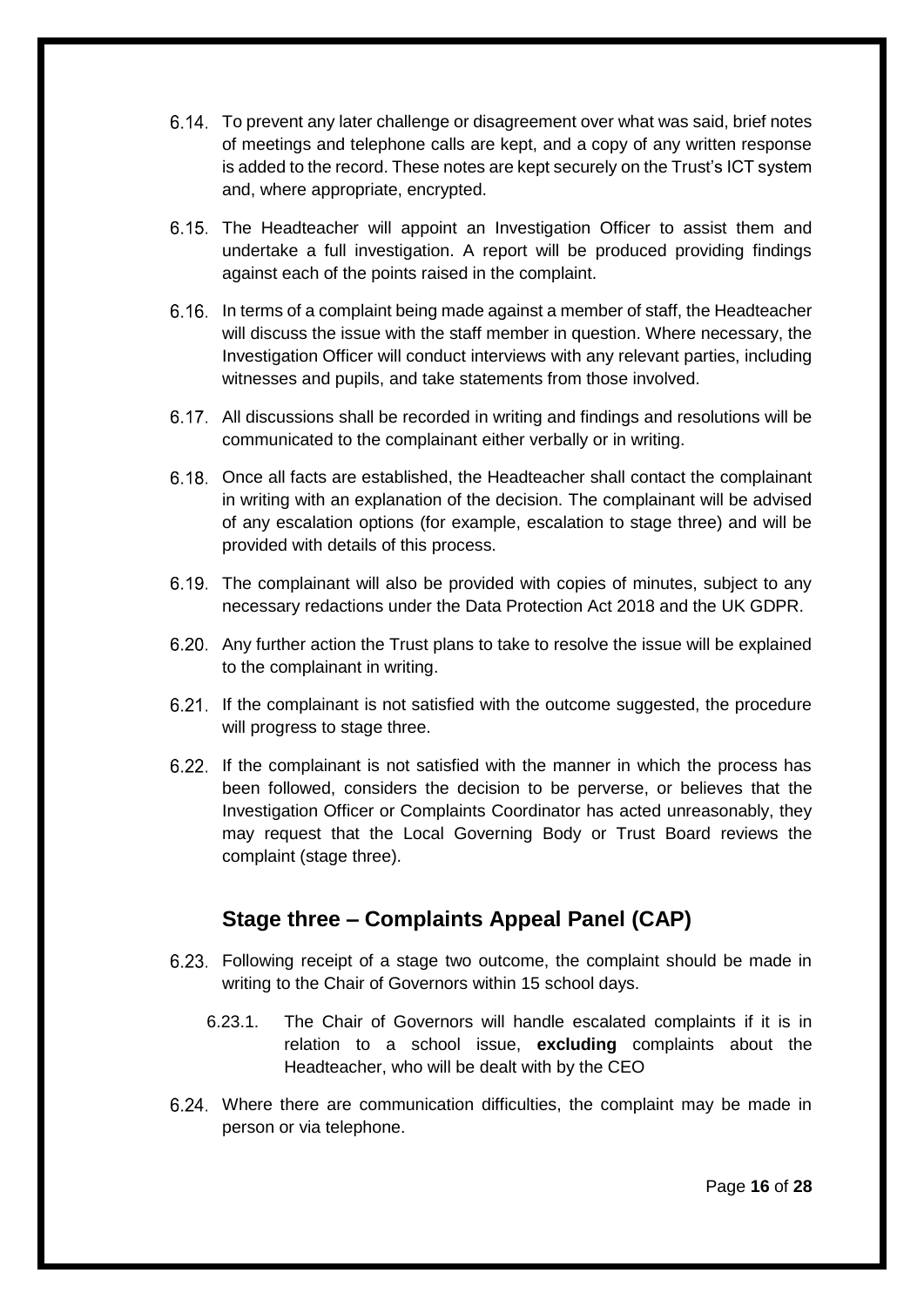- To prevent any later challenge or disagreement over what was said, brief notes of meetings and telephone calls are kept, and a copy of any written response is added to the record. These notes are kept securely on the Trust's ICT system and, where appropriate, encrypted.
- Written acknowledgement of the complaint will be made within 3 school days. This will inform the complainant that a CAP will hear the complaint within 20 school days.
- 6.27. Neither the Trust nor the complainant should bring legal representation to the CAP proceedings; however, there are occasions where legal representation will be necessary, for example where an employee is a witness in a complaint, they may be entitled to bring union or legal representation.
- The Chair, or another nominated Governor will convene a CAP comprising:

Three people not involved in the complaint, one of whom is independent of the management and running of the school. Governors of the school the complaint is about are not eligible to be independent panel members. Governors from another Local Governing Body can be members of the CAP.

- Where an independent panel is arranged on an ad-hoc, informal basis, Governors who are suitability skilled and who can demonstrate their independence will be sourced.
- 6.30. Governors from another Local Governing Body within the Trust can be approached to take part in an independent panel.
- 5 school days' notice will be given to all parties attending the CAP, including the complainant.
- 6.32. Prior to the hearing, the Chair will have written to the complainant informing them of how the review will be conducted. The Headteacher/Chief Executive will also have a copy of this letter.
- 6.33. At the hearing, all participants will be given the opportunity to put their case across and discuss any issues.
- The CAP will consider issues raised in the original complaint and any issues which have been highlighted during the complaints procedure.
- 6.35. The meeting should allow for:
	- 6.35.1. The complainant to be present and accompanied at the hearing if they wish.
	- 6.35.2. The complainant to explain their complaint and the Headteacher to explain the reasons for their decision.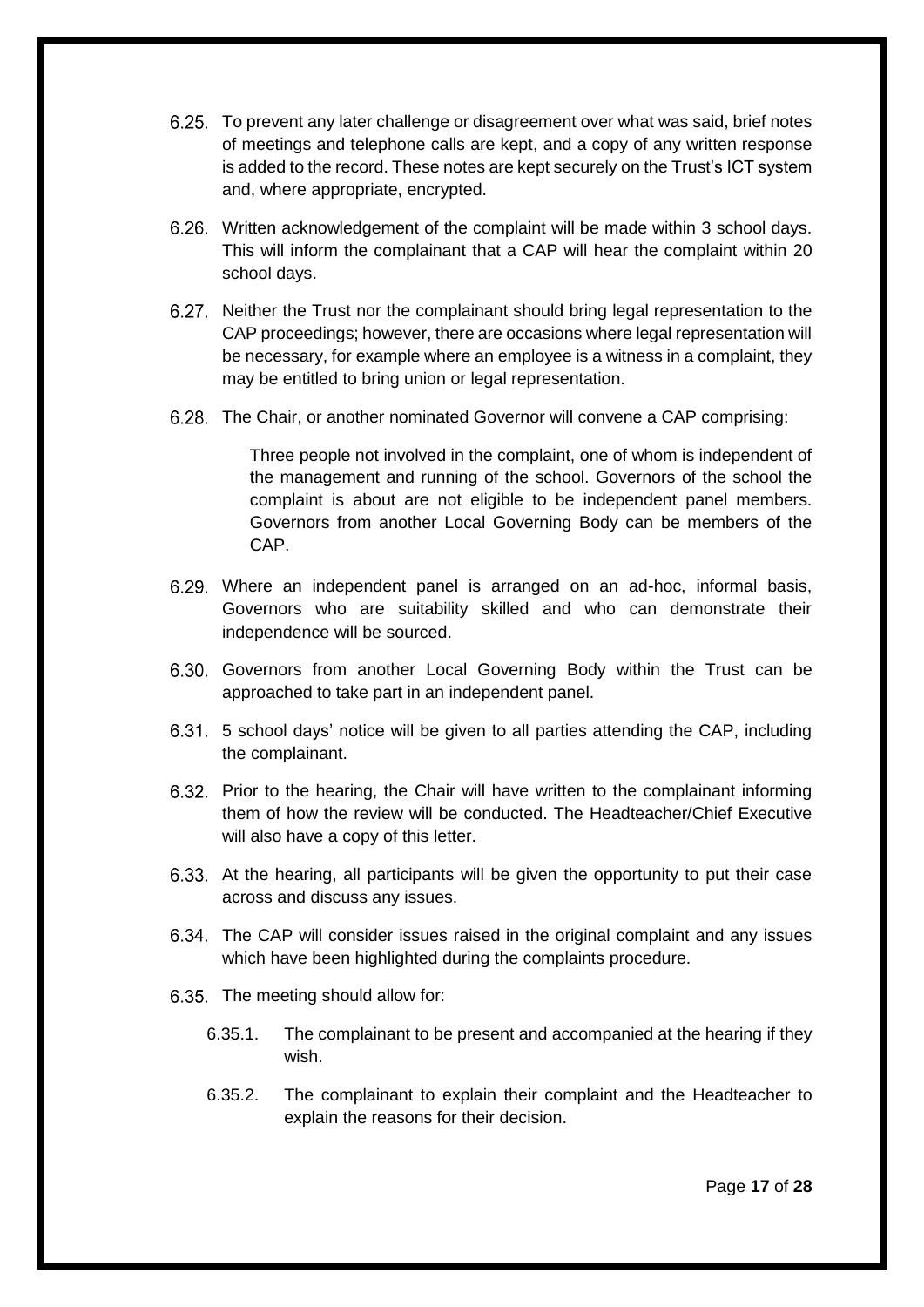- 6.35.3. The complainant to question the Headteacher and vice versa, about the complaint.
- 6.35.4. Any evidence, including witnesses who have been prior approved by the Chair of the CAP, to be questioned.
- 6.35.5. Members of the CAP to question both the complainant and the Headteacher.
- 6.35.6. Final statements to be made by both parties involved.
- The complainant will receive a written response explaining the panel's findings and recommendations within 15 school days. This letter will also explain whether there are any further rights of appeal and to whom they need to be addressed.
- Where relevant, the person complained about will receive a summary of the panel's findings and recommendations. They will also receive a copy of the minutes, subject to any necessary redactions under the Data Protection Act 2018 and the GDPR 2018.

# **Final stage – Appeal**

If a complainant has exhausted the Trust's complaints procedure, they will be advised that they can submit a complaint to the ESFA using the [online form](https://form.education.gov.uk/en/AchieveForms/?form_uri=sandbox-publish://AF-Process-f1453496-7d8a-463f-9f33-1da2ac47ed76/AF-Stage-1e64d4cc-25fb-499a-a8d7-74e98203ac00/definition.json&redirectlink=%2Fen&cancelRedirectLink=%2Fen) or in writing to the below address. The ESFA will not overturn the panel's decision or re-investigate the original complaint. The ESFA will only intervene following a complaint if it believes the school has breached a clause in its funding agreement or failed to comply with education law or acted unreasonably when exercising related education functions

> Academy Complaints and Customer Insight Unit Education and Skills Funding Agency Cheylesmore House **Coventry** 5 Quinton Road **Coventry** CV1 2WT

# <span id="page-17-0"></span>**7. Interviewing Witnesses**

- When interviewing pupils to gather information regarding a complaint, the interview should be conducted in the presence of another member of staff or, in the case of serious complaints, e.g. where the possibility of criminal investigation exists, in the presence of their parents.
- $7.2$ The Trust will ensure that the conduction of interviews does not prejudice an LA designated officer's (LADO), or police investigation.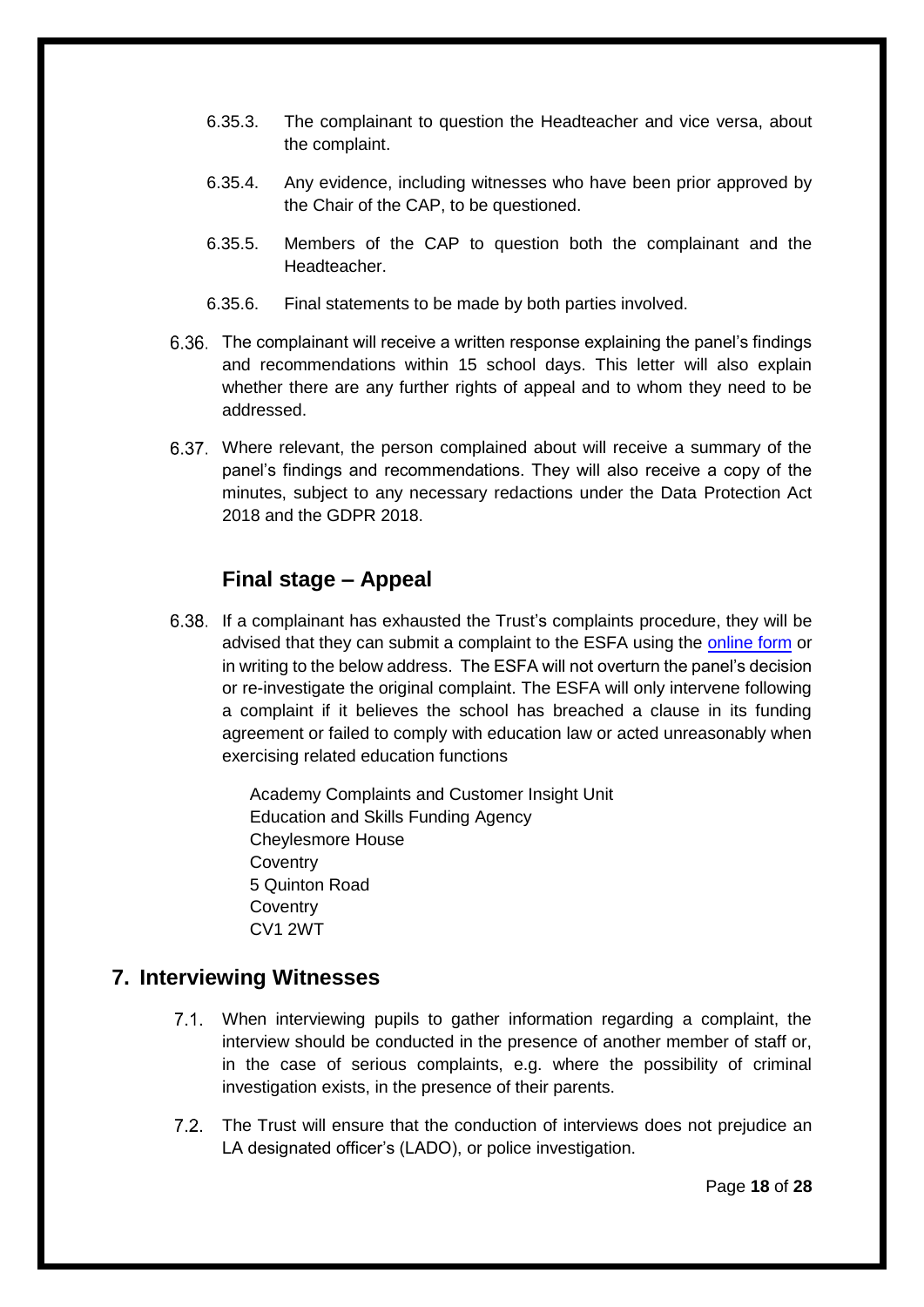- 7.3. The Trust understands the importance of ensuring a friendly and relaxed area which is free from intimidation.
- All pupils interviewed will be made fully aware of what the interview concerns and their right to have someone with them.
- $7.5.$ Staff are allowed a colleague to support them at their interview. The colleague must not be anyone likely to be interviewed themselves, including their line manager.
- 7.6. Recording devices will not be used to review discussions of complaints at a later date. Where there are communication difficulties or disabilities, recording devices may be used for the purposes of reasonable adjustments. The interviewer will consult with the Headteacher before using recording devices.
- 7.7. The interviewer will not express opinions in words or attitude, so as to not influence the interviewee.
- The interviewee will sign a copy of the transcription of the interview.

# <span id="page-18-0"></span>**8. Recording a Complaint**

- A written record shall be kept of any complaint made, whether made via phone, in person or in writing, detailing:
	- The main issues raised, the findings and any recommendations
	- Whether the complaint was resolved following an informal route, formal route or panel hearing
	- Actions taken by the Trust as a result of the complaint (regardless of whether the complaint was upheld)
- All records are made available for inspection on the Trust premises by the proprietor and CEO.
- Where there are communication difficulties or disabilities, the Trust may provide recording devices to ensure the complainant is able to access and review the discussions at a later point.
- 8.4. Recording devices will not be used without the prior consent of all parties.
- Where the Trust allows complainants to record meetings, the following will be considered:
	- How any decision to allow recordings may affect any third parties called to act as witnesses
	- The impact and consequences on the individuals involved in the complaint in the event that recordings are lost or leaked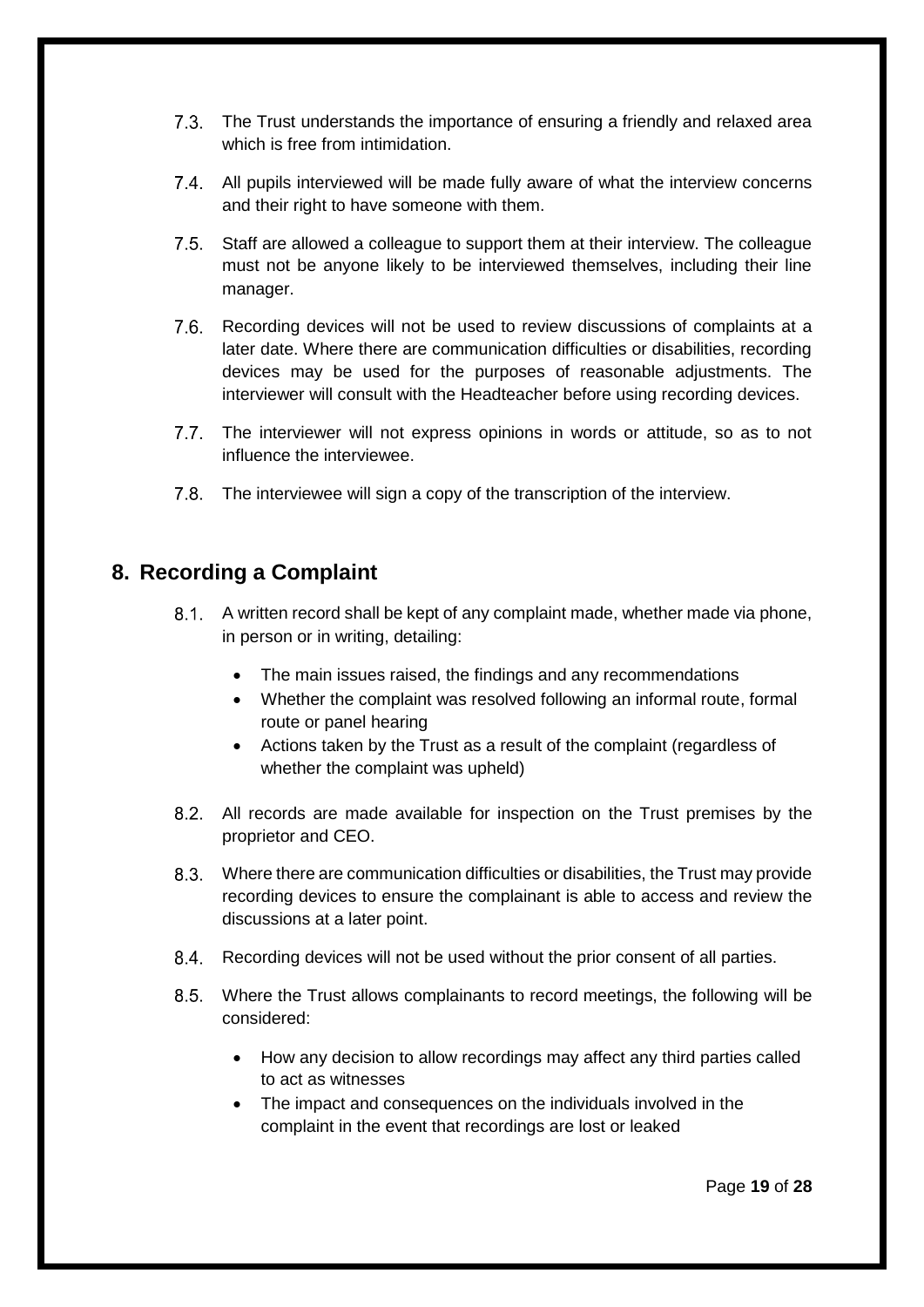- 8.6. The Trust will not accept, as evidence, any recordings that were obtained covertly and without the informed consent of all parties being recorded.
- $8.7.$ Details of any school complaint made shall not be shared with the entire Local Governing Body. The exception to this is when a complaint is made against the whole Local Governing Body and they need to be aware of the allegations made against them, to respond to any independent investigation.
- Complainants have a right to access copies of these records under the GDPR 2018 and the Freedom of Information Act 2000.
- The Trust will hold all records of complaints centrally. Correspondence, statements and records relating to individual complaints are kept confidential except where the Secretary of State or a body conducting an inspection requests to access them.

# <span id="page-19-0"></span>**9. Complaints Not Covered by this Procedure**

- Complaints regarding Statutory assessments of SEND should be directed to the LA
- Complaints about child protection matters will be handled in line with the Trust's Child Protection and Safeguarding Policy and in accordance with relevant statutory guidance.
- Complaints concerning admissions will be directed to the appropriate admissions authority.
- 9.4. Complaints regarding exclusions will be dealt with in accordance with procedure outlined in the Exclusion Policy.
- The Trust has an internal whistleblowing procedure for all employees, including contractors and temporary staff outlined in the Whistleblowing Policy.
- Volunteers who have concerns about the Trust or a member of staff should make their complaint in line with this policy.
- 9.7. Staff grievances and disciplinary procedures will be dealt with in line with the Grievance Policy and Disciplinary Policy. In these cases, complainants will not be informed of the outcome of any investigations; however, they will be notified that the matter is being addressed.
- This complaints procedure is not to be used when addressing any complaints  $9.8.$ made about services provided by a third party who may use the Trust premises or facilities. All complaints concerning this should be directed to the service provider.
- Page **20** of **28** Complaints about the content of national curriculum should be made to the DfE. However complaints about how the Trust delivers the curriculum, including RE and RSE, will be dealt with using this complaints procedure. Complaints from parents who are dissatisfied with the handling of a request to withdraw their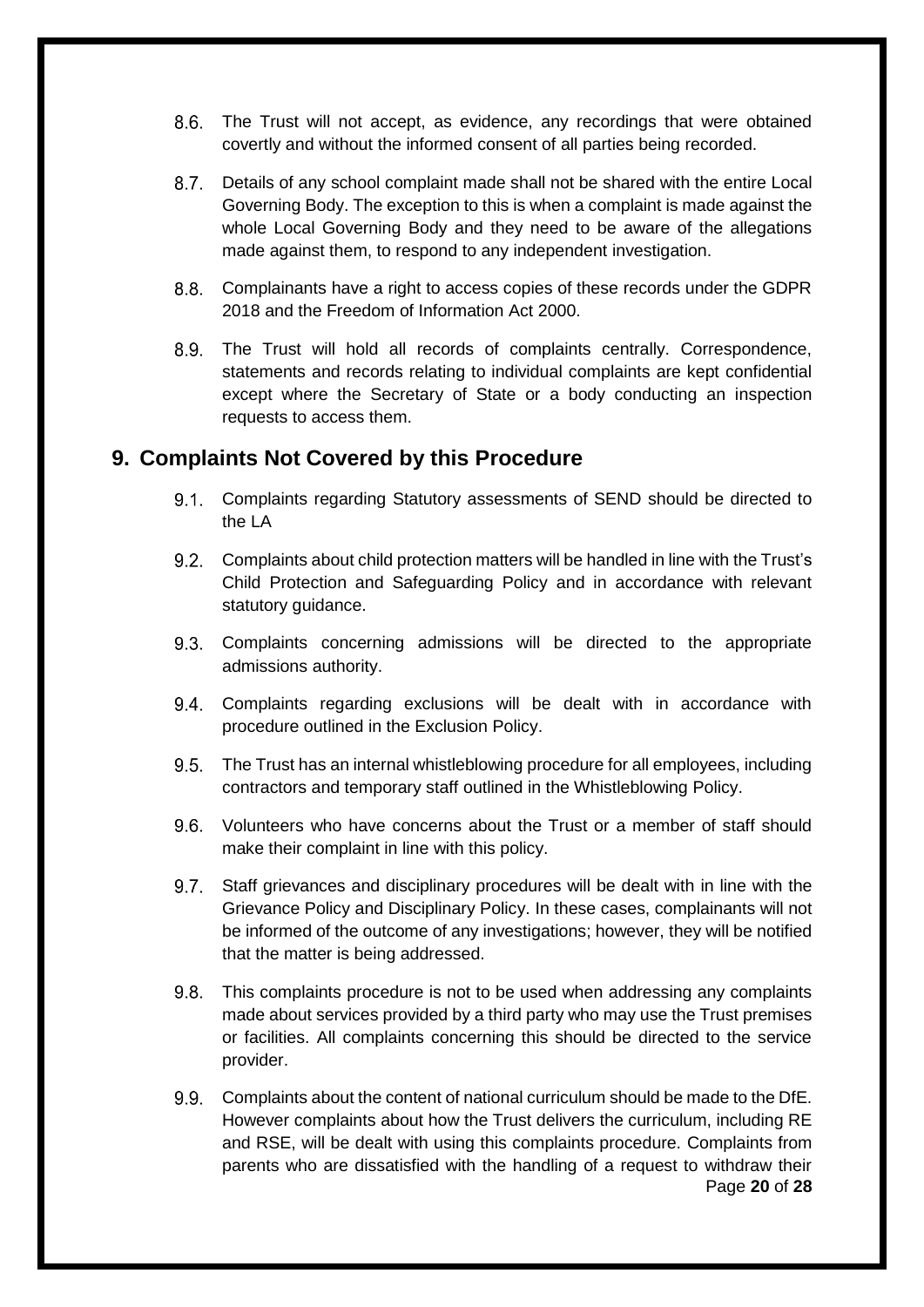child from RE or collective worship will be handled in line with this complaints procedure.

9.10. Requests for information and issues with the Trust's process for dealing with Freedom of Information requests is outlined in the Trust's Data Policy.

### <span id="page-20-0"></span>**10. Exceptional Circumstances**

- 10.1. The DfE, Ofsted, Headteacher, Chief Executive, Local Governing Body and Trust Board expects complainants to have completed the Trust's complaints procedure before directing a complaint to them. The exceptions to this include when:
	- 10.1.1. Pupils are at risk of harm.
	- 10.1.2. Pupils are missing education.
	- 10.1.3. A complainant is being prevented from having their complaint progress through the Trust's complaints procedure.
	- 10.1.4. The DfE, Ofsted, Headteacher, Chief Executive, Local Governing Body or Trust Board have evidence that the Trust is proposing to act or is acting unlawfully or unreasonably.
- 10.2. If a social services authority decides to investigate a situation, the Headteacher, Chief Executive, Trust Board or Local Governing Body may postpone the complaints procedure.
- Where a matter can be resolved through a legal appeal, it will not be considered as a formal complaint. The key areas are: admissions decisions, certain decisions relating to formal assessment of SEND, and decisions to permanently exclude a child.
- 10.4. If a complainant commences legal action against the Trust in relation to their complaint, the Trust will consider whether to suspend the complaints procedure, until those legal proceedings have concluded.

# <span id="page-20-1"></span>**11. Managing Unreasonable Requests**

- 11.1. The Trust is committed to dealing with all complaints fairly and impartially, and to providing a high-quality service to those who complain. The Trust will not normally limit the contact complainants have with the Trust; however, will not expect staff to tolerate unacceptable behaviour and will act to protect staff from that behaviour, including that which is abusive, offensive or threatening.
- 11.2. A complaint may be regarded as unreasonable when the person making the complaint:
	- 11.2.1. Refuses to articulate their complaint or specify the grounds of a complaint or the outcomes sought by raising the complaint, despite offers of assistance.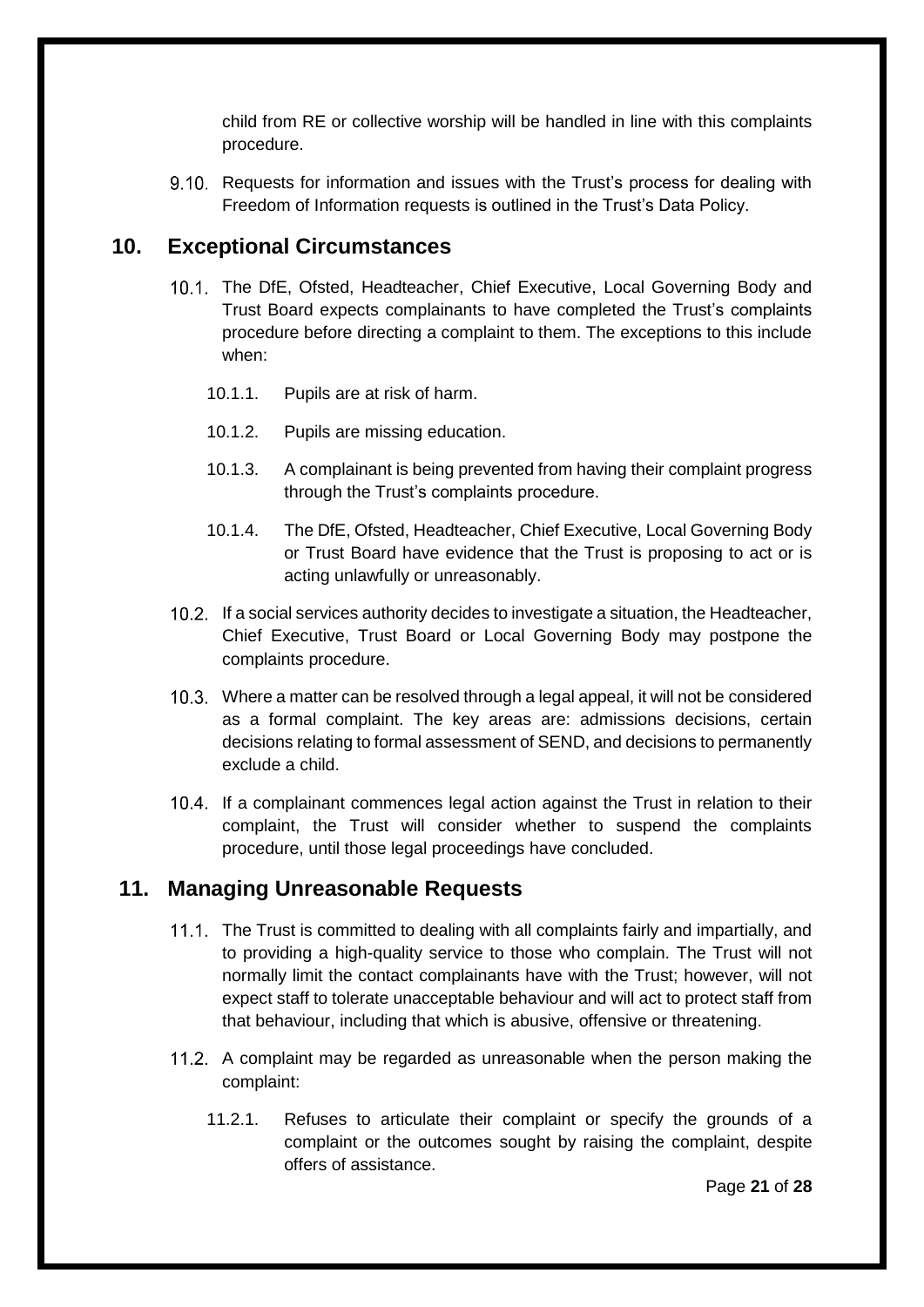- 11.2.2. Refuses to co-operate with the complaints investigation process while still wishing their complaint to be resolved.
- 11.2.3. Refuses to accept that certain issues are not within the scope of a complaints procedure.
- 11.2.4. Insists on the complaint being dealt with in ways which are incompatible with the adopted complaints procedure or with good practice.
- 11.2.5. Introduces trivial or irrelevant information which the complainant expects to be taken into account and commented on, or raises large numbers of detailed but unimportant questions, and insists they are fully answered, often immediately and to their own timescales.
- 11.2.6. Makes unjustified complaints about staff who are trying to deal with the issues and seeks to have them replaced.
- 11.2.7. Changes the basis of the complaint as the investigation proceeds.
- 11.2.8. Repeatedly makes the same complaint (despite previous investigations or responses concluding that the complaint is groundless or has been addressed).
- 11.2.9. Refuses to accept the findings of the investigation into that complaint where the Trust's complaints procedure has been fully and properly implemented and completed including referral to the DfE/ESFA (as applicable).
- 11.2.10. Seeks an unrealistic outcome.
- 11.2.11. Makes excessive demands on the Trust's time by frequent, lengthy, complicated and stressful contact with staff regarding the complaint in person, in writing, by email and by telephone while the complaint is being dealt with.
- 11.3. A complaint may also be considered unreasonable if the person making the complaint does so (either face-to-face, by telephone, in writing or electronically):
	- 11.3.1. Maliciously.
	- 11.3.2. Aggressively.
	- 11.3.3. Using threats, intimidation or violence.
	- 11.3.4. Using abusive, offensive or discriminatory language.
	- 11.3.5. Knowing it to be false.
	- 11.3.6. Using falsified information.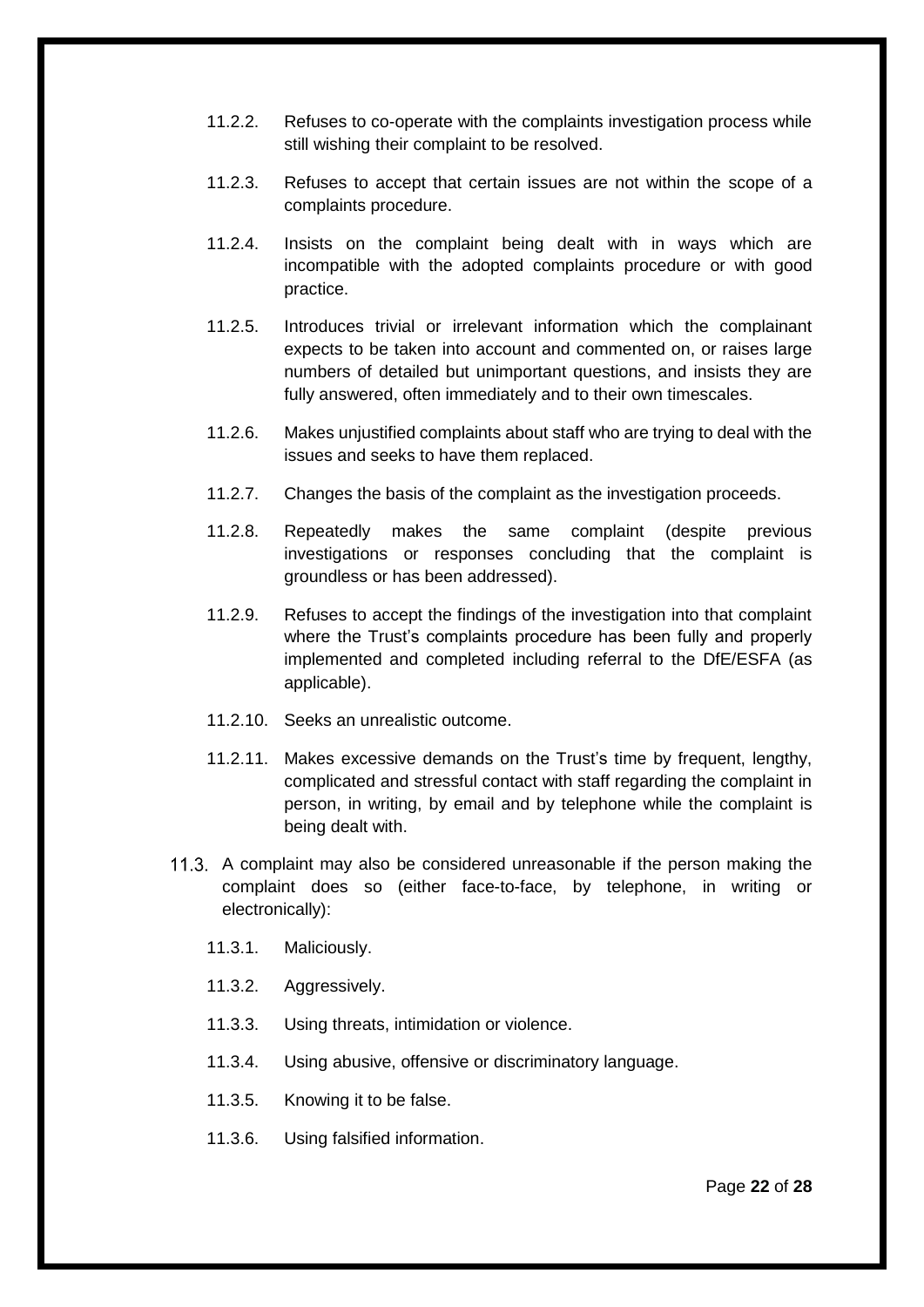- 11.3.7. By publishing unacceptable information in a variety of media such as in social media websites and newspapers.
- Complainants should limit the numbers of communications with the Trust while a complaint is being progressed. It is not helpful if repeated correspondence is sent (either by letter, phone, email or text) as it could delay the outcome being reached.
- Whenever possible, the Headteacher or Chair of Governors will discuss any concerns with the complainant informally before applying an 'unreasonable' marking.
- If the behaviour continues, the Headteacher will write to the complainant explaining that their behaviour is unreasonable and asking them to change it. For complainants who excessively contact the Trust causing a significant level of disruption, the Trust may specify methods of communication and limit the number of contacts in a communication plan. This will usually be reviewed after 6 months.
- 11.7. In response to any serious incident of aggression or violence, the concerns and actions taken will be put in writing immediately and the police informed. This may include banning an individual from the premises.

# <span id="page-22-0"></span>**12. Complaints Campaigns**

- For the purposes of this policy, "**complaints campaigns**" are where the Trust receives large volumes of complaints that are all based on the same subject.
- 12.2. Where the Trust becomes the subject of a complaints campaign from complainants who are **not** connected with the Trust, a standard, single response will be published on the Trust's website.
- 12.3. If the Trust receives a large number of complaints about the same subject from complainants who **are** connected to the Trust, e.g. parents, each complainant will receive an individual response.
- 12.4. If complainants remain dissatisfied with the Trust's response, they will be directed to the DfE for advice.

# <span id="page-22-1"></span>**13. Barring from the premises**

- 13.1. Trust premises are private property and therefore any individual may be barred from entering the premises.
- If an individual's behaviour is cause for concern, the Headteacher will ask the individual to leave the premises.
- 13.3. The Headteacher will notify the parties involved in writing, explaining that their implied licence for access to the premises has been temporarily revoked and why, subject to any representations that the individual may wish to make.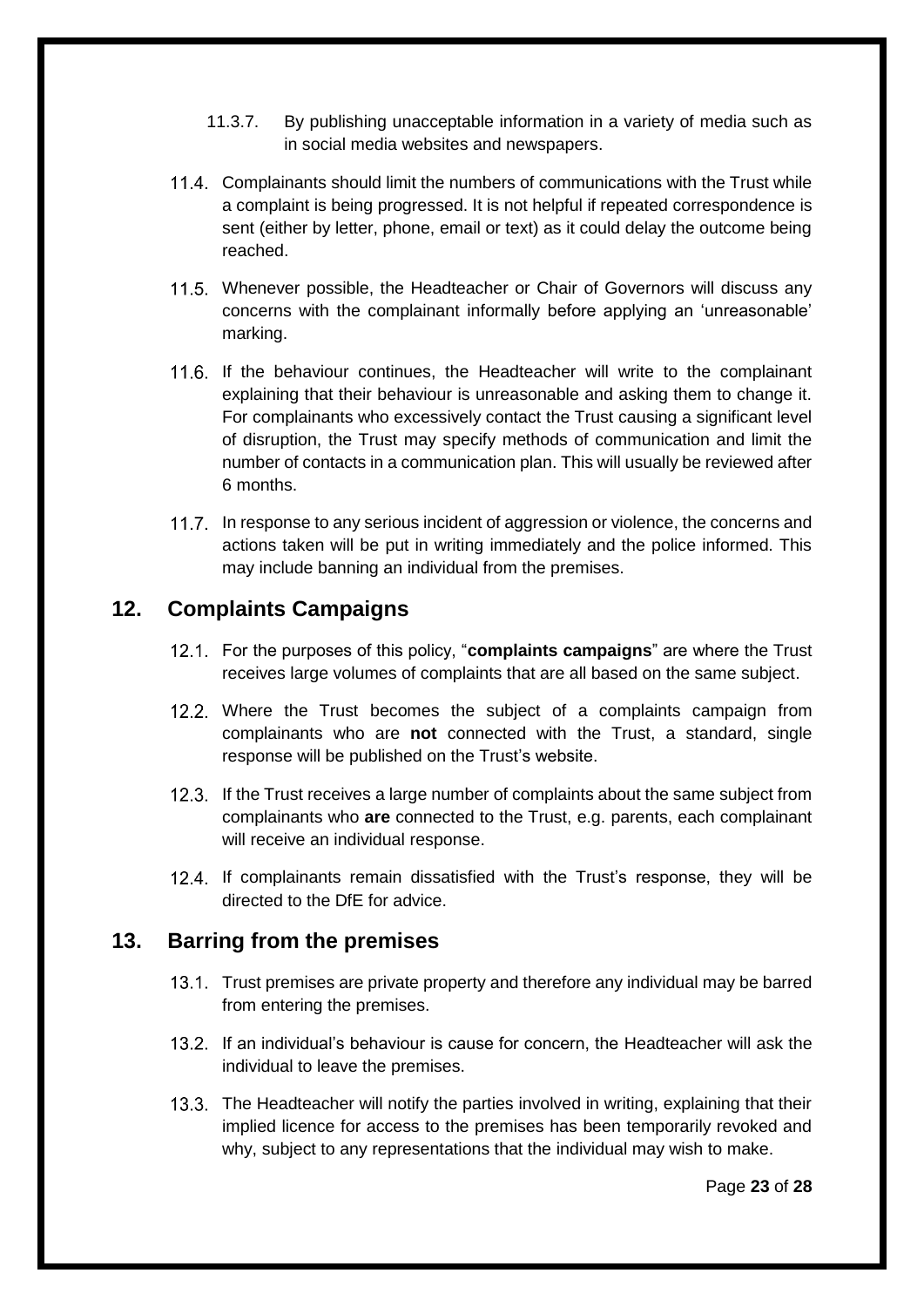- The individual involved will be given the opportunity to formally express their views regarding the decision to bar them.
- 13.5. This decision to bar will be reviewed by the Chair of Governors or a committee of Governors taking into account any discussions following the incident.
- 13.6. If the decision is made to continue the bar, the individual will be contacted in writing, informing them of how long the bar will be in place, they will also be informed of when the decision will be reviewed.
- 13.7. Anyone wishing to make a complaint regarding a barring order can do so in writing to the Headteacher.
- 13.8. Once the Trust's complaints procedure is completed, the only remaining avenue of appeal is through the Courts.

#### <span id="page-23-0"></span>**14. Standard of Fluency Complaints**

- 14.1. As members of a public authority, all staff are subject to the fluency duty imposed by the Immigration Act 2016, which requires staff members to have an appropriate level of fluency in English in order to teach pupils.
- 14.2. The Trust is free to determine the level of spoken communication necessary in order for staff members to develop effective performance, but it will be matched to the demands of the role in question.
- 14.3. The Trust will be satisfied that an individual has the necessary level of fluency appropriate for the role they will be undertaking, whether this is an existing or potential new member of staff.
- 14.4. If a member of the Trust community feels that a staff member has insufficient proficiency in spoken English for the performance of their role, they are required to follow the complaints procedure outlined in section 6 of this policy.
- For the purpose of this policy, a **"legitimate complaint"** is one which is about the standard of spoken English of a member of staff; complaints regarding an individual's accent, dialect, manner or tone of communication are not considered legitimate complaints.
- 14.6. All legitimate complaints regarding the fluency duty will be handled in line with the processes outlined in this policy.
- 14.7. In addition to the processes outlined in this policy, the Trust will assess the merits of a legitimate complaint against the necessary standard of spoken English fluency required for the role in question.
- 14.8. To assess the merits, the Trust will undertake an objective assessment against clear criteria set out in the role specification or, against the level of fluency descriptors relevant to the role in question.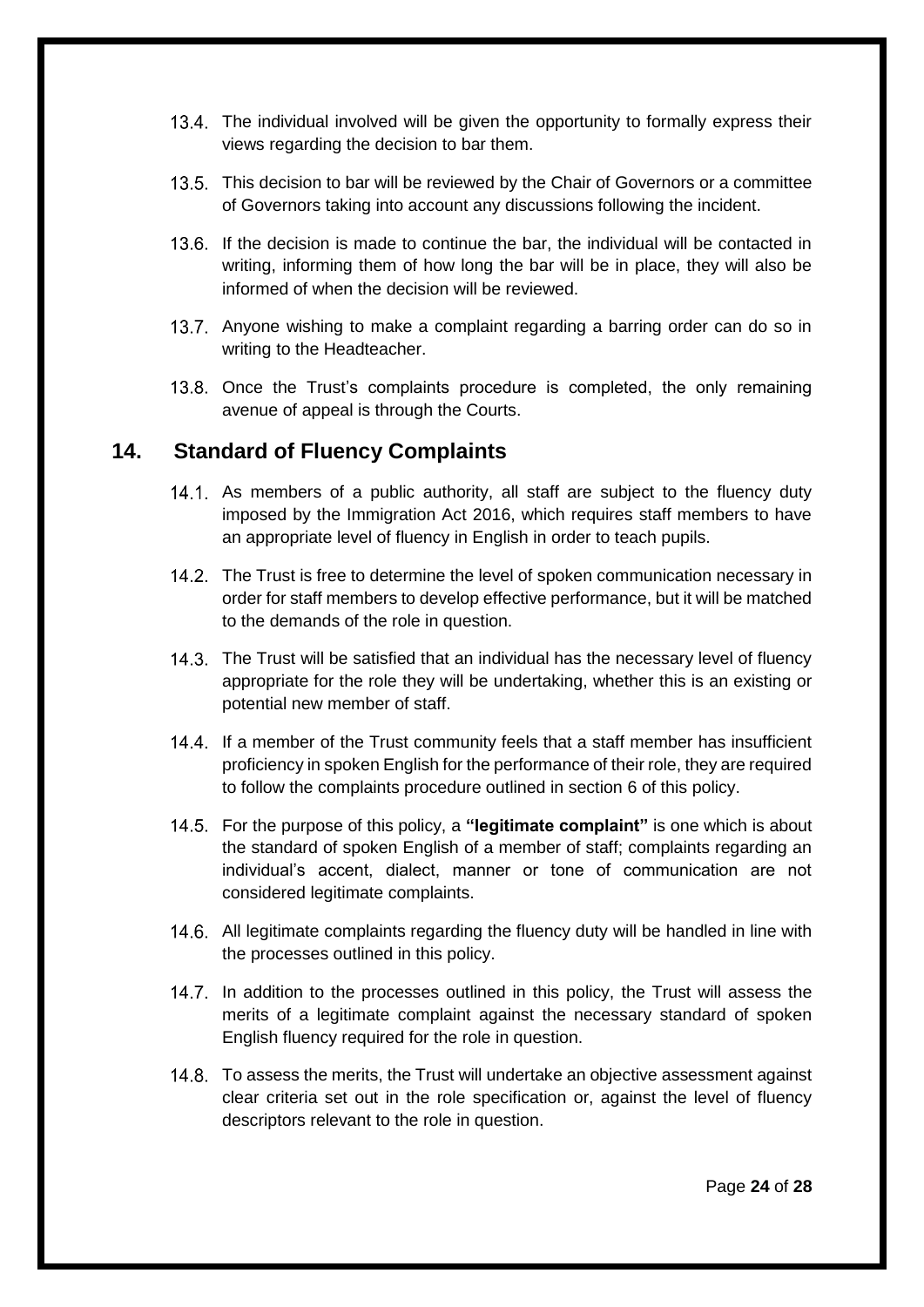- 14.9. If the complaint is upheld, the Trust will consider what action is necessary to meet the fluency duty; this may include:
	- Specific training
	- Specific re-training
	- **Assessment**
	- Re-deployment
	- Dismissal
- 14.10. Appropriate support will be provided to staff to ensure that they are protected from vexatious complaints and are not subjected to unnecessary fluency testing.
- 14.11. Records of complaints regarding fluency will be kept in accordance with the processes outlined in section 8 of this policy.

# <span id="page-24-0"></span>**15. Role of the School Complaints Unit (SCU)**

- 15.1. If a complainant remains dissatisfied once the complaint procedure has been completed, they have the right to refer their complaint to the Secretary of State.
- If a complainant wishes to escalate a complaint of bias, the DfE will require evidence to be submitted with the complaint.
- 15.3. The Secretary of State will only intervene when they believe that the Local Governing Body/Trust Board has acted unlawfully or unreasonably.
- 15.4. The SCU will not overturn a trust's decision about a complaint except in exceptional circumstances, such as a trust acting unlawfully.
- 15.5. When making a final decision about a complaint, the Trust reserves the right to seek advice from the SCU on whether they are acting reasonably and lawfully; however, they will not be able to advise on how to resolve the complaint.

# <span id="page-24-1"></span>**16. Transferring Data**

When a pupil changes school, the pupil's educational record will be transferred to the new school and no copies will be kept. The Trust will hold records of complaints separate to pupil records while a complaint is ongoing, so that access to these records can be maintained. Information that the Trust retains relating to a complaint will be stored securely.

# <span id="page-24-2"></span>**17. Learning Lessons**

17.1 The Chair of Governors, Chair of Trustees, Headteacher and Chief Executive will review any underlying issues raised by complaints with the Headteacher/Chief Executive, where appropriate, and respecting confidentiality, to determine whether there are any improvements that the

Page **25** of **28**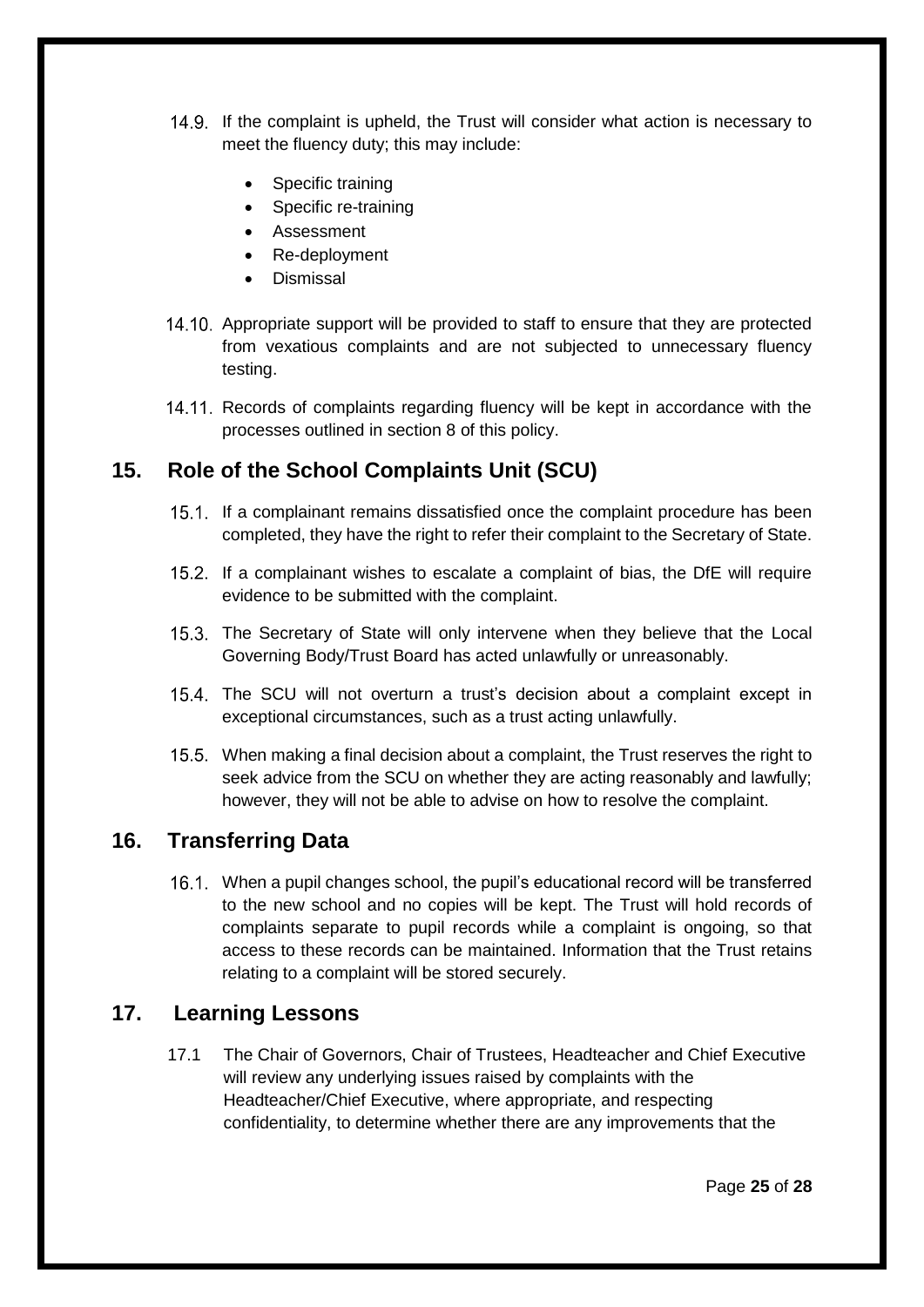Trust can make to its procedures or practice to help prevent similar events in the future.

# <span id="page-25-0"></span>**18. Availability**

18.1. A copy of this policy will be made available on request. It will also be published on the Trust website, as recommended by the ESFA.

# <span id="page-25-1"></span>**19. Monitoring and Review**

- 19.1. The complaints procedure will be reviewed annually, taking into account the
- 19.2. Information gathered through reviewing the complaints procedure will be used to continuously improve and develop the process.
- 19.3. The monitoring and reviewing of complaints will be used to help evaluate the Trust's performance.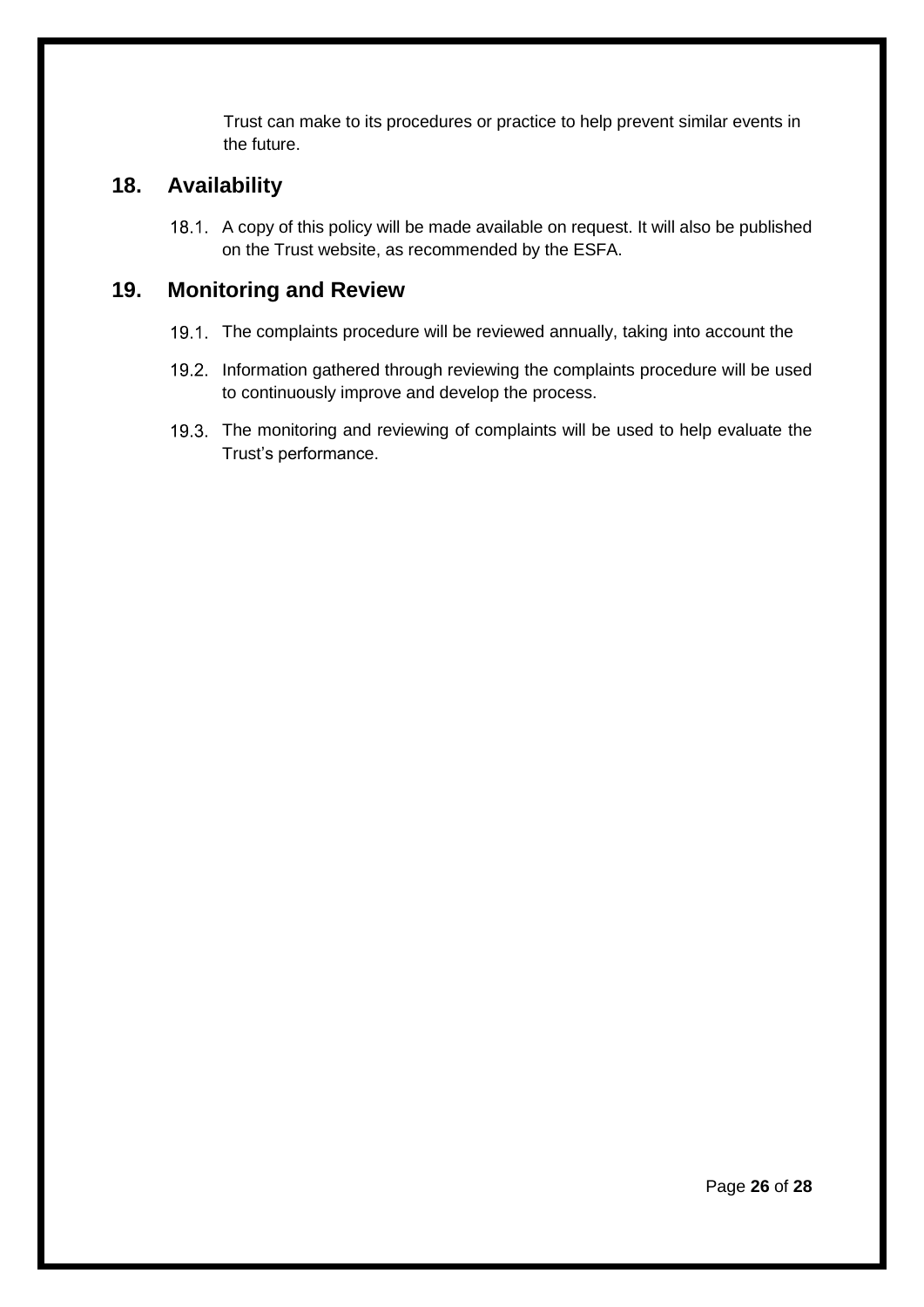# <span id="page-26-1"></span>**APPENDIX 1**

<span id="page-26-0"></span>

# **Complaints Procedure Form**

If you have tried unsuccessfully to resolve your complaint and wish to take the matter further, please complete this form and send it to the Headteacher. If your complaint is against the Headteacher, you will need to send the form to the Chief Executive. If your complaint is about the Chief Executive, you will need to send the form to the Chair of Trustees via the Trust Central Office.

| Name:                                                                             | Address:                                                                                   |  |  |
|-----------------------------------------------------------------------------------|--------------------------------------------------------------------------------------------|--|--|
| Daytime telephone number:                                                         |                                                                                            |  |  |
| Evening telephone number:                                                         |                                                                                            |  |  |
| Email:                                                                            | Postcode:                                                                                  |  |  |
|                                                                                   | What is your complaint concerning, and what action would you like the Headteacher to take? |  |  |
| When did you discuss your concern/complaint with the appropriate member of staff? |                                                                                            |  |  |
| What was the result of the discussion?                                            |                                                                                            |  |  |
| Signed:                                                                           | Date:                                                                                      |  |  |